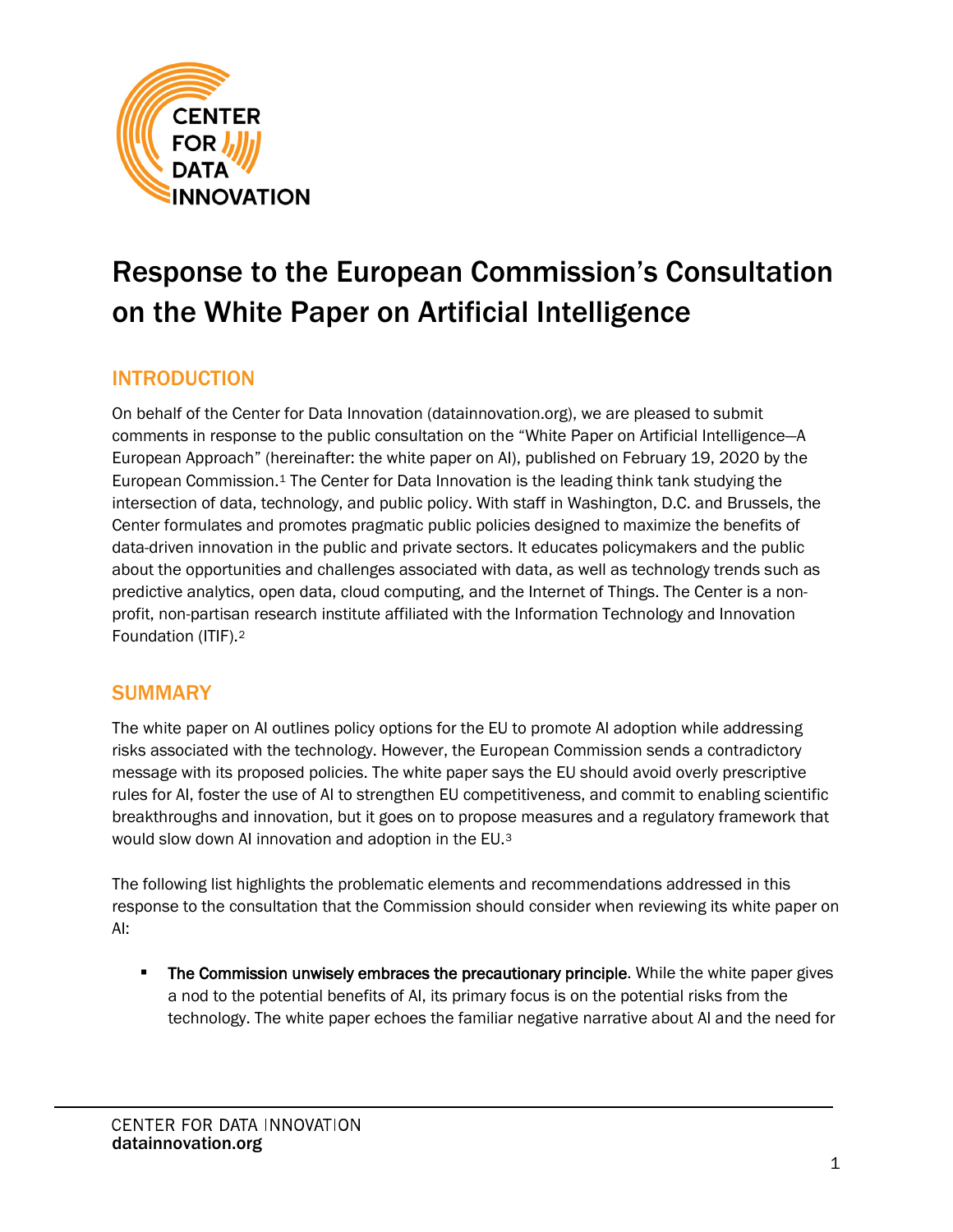

the precautionary principle, which ultimately will be a drag on innovation and adoption of technology.

- **The Commission imposes unrealistic requirements on AI systems.** The Commission persists in translating ethical principles into new requirements for businesses, such as transparency, explainability, and human oversight, which are unrealistic, inadequate, or irrelevant to many AI systems.
- **The Commission does not emphasize data quality.** The white paper does not do enough to emphasize the importance of data quality and solutions to enhance it, even though a high level of data quality is paramount to successful AI projects and can address concerns such as AI system bias.
- **The Commission focuses too narrowly on trustworthy and ethical AI.** AI will be important to Europe's future, but a narrow focus on ethical approaches to trustworthy AI will limit, rather than enable Europe's global competitiveness. The future global leaders in AI will ultimately shape its direction, and Europe will be left behind if it is not able to keep pace in the development and mastery of the technology itself.
- **The Commission's proposal is based on a race to AI regulation.** The proposal is grounded in the belief that being the first to regulate AI will enable the EU to achieve "digital sovereignty" and emerge as a global AI leader. But the EU is wrong. The global race for AI will be won by the nations that best innovate and adopt AI. Pursuing digital sovereignty risks isolating the EU even more and undermining its competitiveness in the digital economy.
- **The Commission's proposal will increase the burden of liability.** While it seems to commit to take into account the EU's existing (and heavy) legal regime that already covers AI systems, the Commission is considering expanding the liability burden on developers and technology producers, particularly the SMEs the EU aims to prop up. Expanding existing liability rules is unnecessary as these rules are fit for purpose and provide sufficient consumer protections and oversight of digital systems. Expanding liability would discourage firms from pursuing AI.
- The Commission's proposal to impose conformity control mechanisms to test AI is onerous and counterproductive.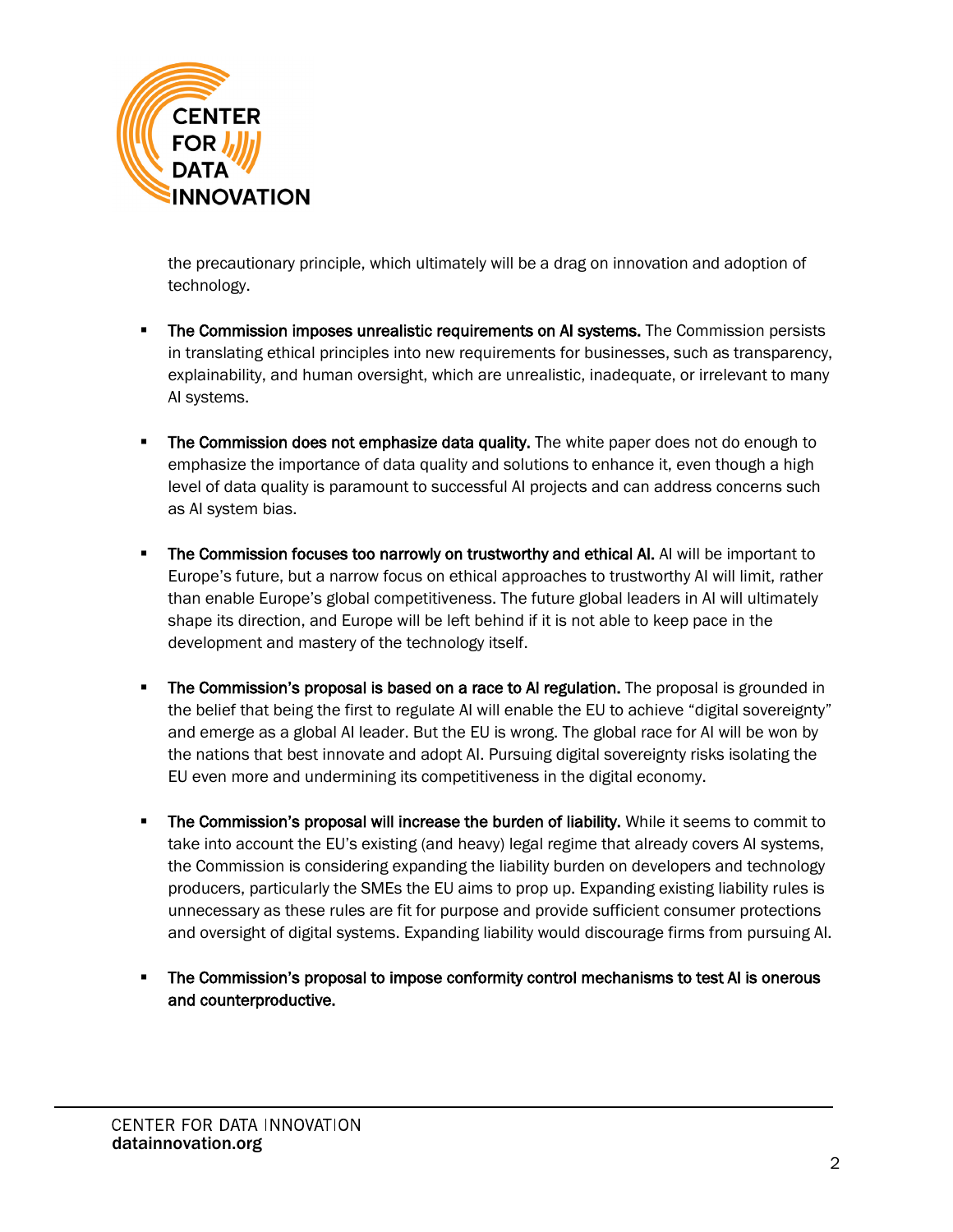

- $\circ$  The proposal for conformity assessments and certification before the introduction of certain AI systems in the EU market would undermine their development and deployment in the EU. The proposed framework is problematic in that it insufficiently distinguishes between high-risk and low-risk AI applications; it will require a broad set of AI applications to pass evaluations before they can go to market; and it will require a broad set of AI systems to be trained on data sets adhering to European standards.
- $\circ$  In particular, evaluations, or approval requirements, will likely delay or prevent new AI systems from coming to market, and raise the costs of AI development. Higher compliance standards and lengthy, uncertain permitting procedures could raise the costs of production to a point that could impede technological development, dissuade investments of venture capitalists in upgraded technologies, and prevent companies from easily altering, improving, or introducing innovative products.
- $\circ$  Limiting companies to using only European datasets would put consumers at risk because European data is neither representative nor diverse enough to be used to develop systems deployed globally. This would be at odds with Europe's intentions to lead in trustworthy AI.
- o Conformity assessments are also problematic in that they will hinder the improvement of useful technologies in Europe such as facial recognition by classifying them as "high-risk." Limiting their use will in turn limit the ability of EU developers to improve the accuracy of these technologies, ceding the market to competitors in other countries.
- $\circ$  What is more, the proposal for this testing regime throws in vague ideas regarding how it would be governed and implemented. This lack of precision and anticipation suggests the EU is badly prepared to fulfill the standards the Commission is lining up. In particular, the Commission fails to clarify who could be the "independent auditors" in charge of enforcing conformity assessments. At worst, the level of expertise and competencies required from these organizations will likely fall short given the EU's IT skills shortage; at best they would vary by member state. Establishing new regulatory bodies or imposing more demands on existing authorities such as data protection authorities (DPAs) furthermore ignores the current struggle stemming from a lack of resources that these authorities are already facing to implement complex EU rules, such as the GDPR. Moreover, conformity assessments by member states' authorities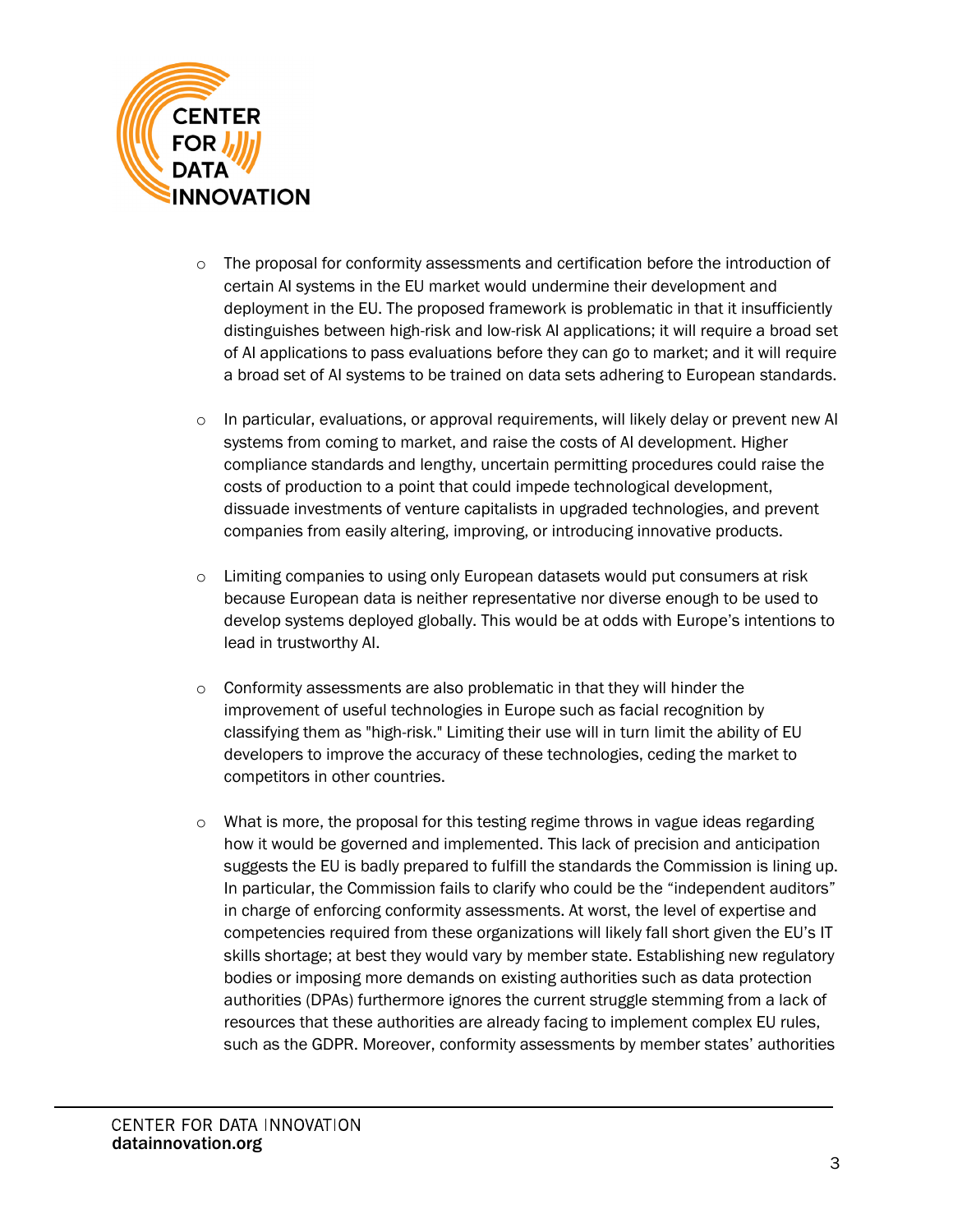

or jurisdictions may diverge by country, adding more cost, time, and legal uncertainty for companies developing AI.

- The Commission should develop a proportionate approach based on the innovation principle. The best approach for AI would be for the Commission to encourage the continued development and testing of AI systems based on voluntary industry best practices, and only consider new regulations in high-risk scenarios where there is clear evidence of consumer harm.
- The Commission should ensure legal certainty and limit the cost of using AI.
	- o The Commission should avoid heavy-handed rules and impediments to innovation that make it difficult for firms to gain scale, slow adoption of the technology, and raise the costs and legal difficulty for its development and use.<sup>[4](#page-23-3)</sup> Instead, the Commission should propose sector-specific rules, and combine these with soft law instruments, such as codes of conduct, in consultation with stakeholders. It should amend existing regulations such as the GDPR to address shortcomings that impede the digital economy, including the unnecessary restrictions it has created for AI by limiting the collection, use, and processing of data. It should ease existing restrictions on facial recognition technology and hold off on any new regulations targeted exclusively at biometrics, especially without clear evidence of tangible harm.
	- o The Commission should deliver on the Digital Single Market. The Commission should prioritize the completion of the digital market and a harmonized, EU-wide approach to AI to enable an environment conducive to the expansion of data-driven business models and target funding to companies that can scale.
- **The Commission should prioritize dialogue with industry.** To ensure its framework is actionable, the Commission should prioritize dialogue with industry and encourage industryled initiatives in the process of establishing a framework for AI in the EU.
- The Commission should involve EU partners and democratic allies. The EU should leverage the growing consensus of the need for global norms and standards for AI that align with democratic values. The EU should seek alliances with like-minded partners and other democracies, if it wants its values and principles to supersede China's in the global AI race. Go-it-alone strategies and knee-jerk regulatory proposals will isolate the EU, and weaken other countries that share its values.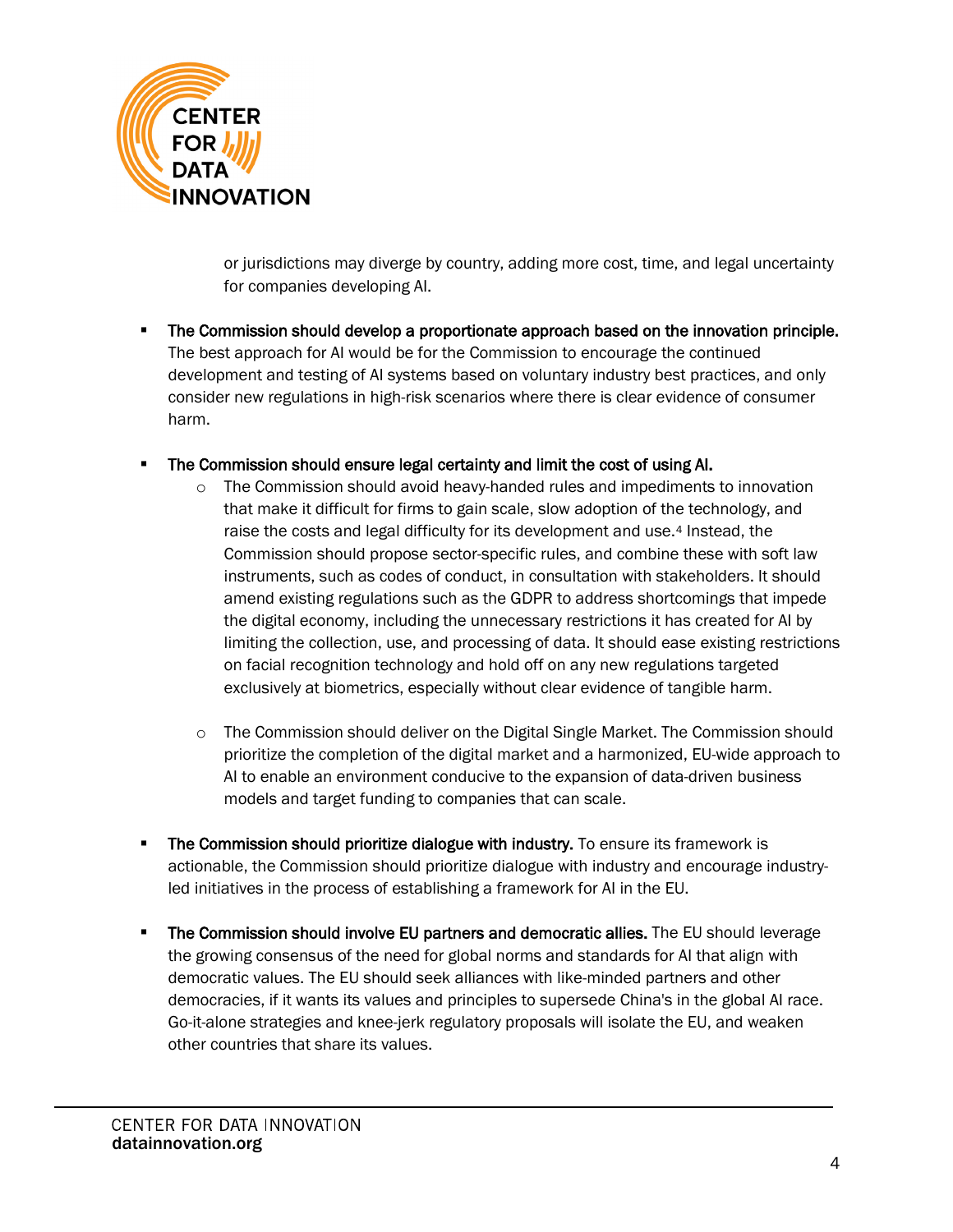

# RESPONSE TO THE CONSULTATION

This section provides a detailed analysis of various key aspects of the white paper on AI, which this response aims to raise to the Commission for consideration. The following list is an overview of these elements:

- 1. In its white paper on AI, the Commission acknowledges the potential benefits of AI, sets out objectives that aim to support AI progress and innovation in the EU, and examines the issues that the community needs to address, including skills and the digitalization of the public sector. The ambitions of the EU to strengthen the competitiveness of its organizations in AI is welcome, as a more technologically advanced Europe will benefit the global digital economy. Unfortunately, the EU continues to advocate for a flawed approach.
- 2. The strategy is grounded in the precautionary principle, focused on mitigating the risks from AI rather than on capturing its benefits. Too much of the narrative, particularly among the EU punditry and civil society, has been about the risk and harms of AI—even though a careful analysis shows that these concerns are vastly exaggerated.
- 3. The strategy calls for requirements on AI systems that are impractical or unrealistic, or that defeat the purpose of AI, such as explainability and human oversight.
- 4. The strategy overlooks the importance of large amounts of high-quality data in building successful AI projects.
- 5. The strategy continues to assume, with little or no evidence that "trustworthy" and "ethical" AI will give the EU a competitive advantage in AI, and that to gain that advantage, the EU should create more regulation. Even if regulation were to make AI made in the EU more trusted, these same regulations would likely impose so many burdens that they would slow AI progress in the EU.
- 6. The strategy focuses on achieving "digital sovereignty," when the goal should be to gain AI advantage among allied, democratic nations as a counterweight to the growing economic and political power of China.
- 7. The strategy suggests imposing greater liability on the producers and developers of AI, a burden that would discourage firms from venturing into AI development.
- 8. The strategy proposes mandatory conformity assessments for "high-risk" AI applications before they are introduced on the EU market. Requiring conformity assessments would undermine the development and deployment of AI systems in the EU. The scope of its definition for "high-risk" AI means the framework may cover a broad set of AI applications. In addition, approval requirements could delay or prevent new AI systems from coming to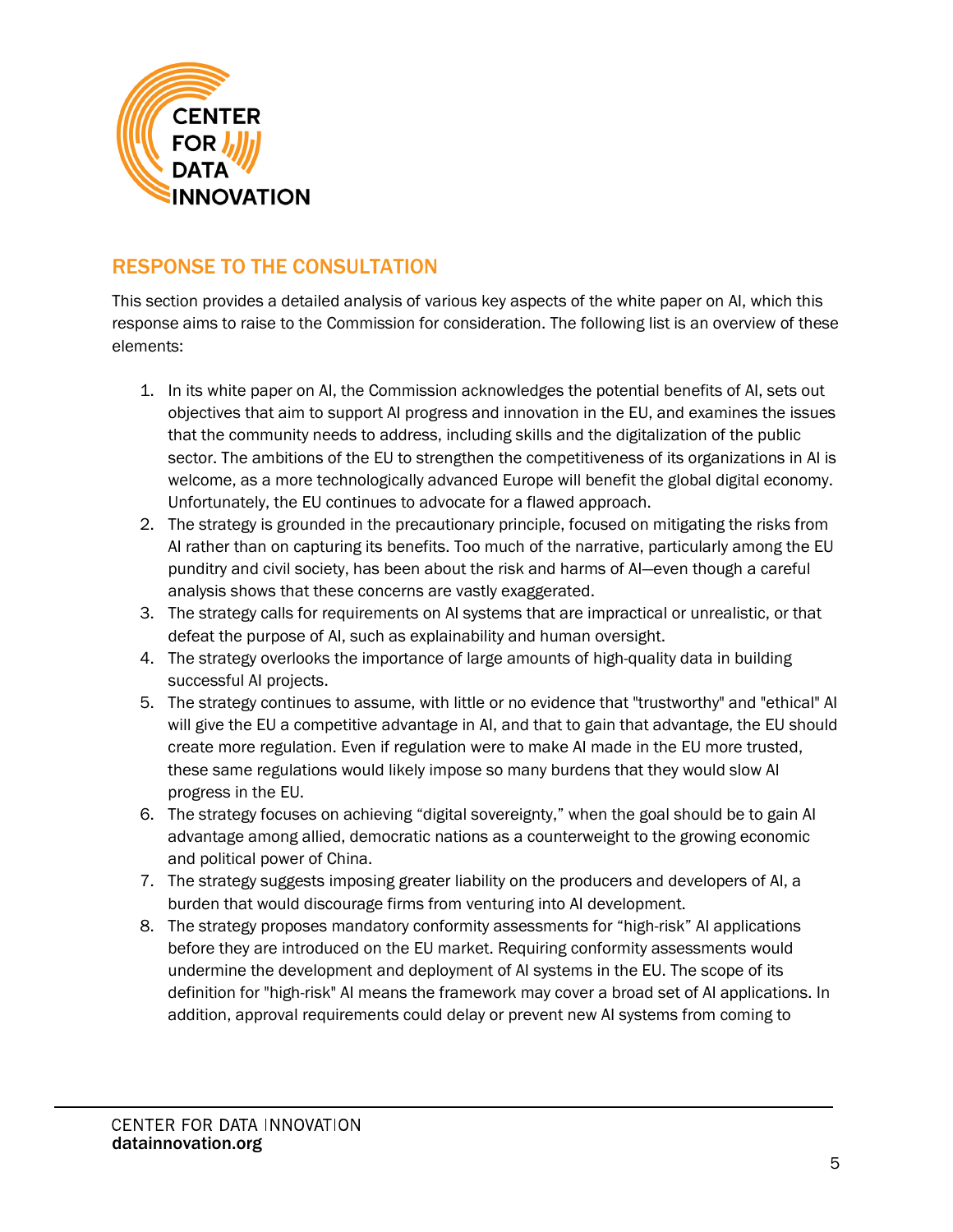

market. Finally, proper implementation would require considerable expertise and testing capabilities, but the EU has neither of these readily available.

## 1. The Commission Delivers Important Commitments to Innovation

The Commission discusses the risk of creating excessively prescriptive rules for AI that could place significant regulatory burdens on the private sector or allow member states to create rules that fracture the single market.<sup>[5](#page-24-0)</sup> The white paper indeed specifies: "The new regulatory framework for AI should be effective to achieve its objectives while not being excessively prescriptive so that it could create a disproportionate burden."[6](#page-24-1)

The Commission also commits to adopting a future-proof regulatory framework. The white paper states: "Given how fast AI is evolving, the regulatory framework must leave room to cater for further developments."[7](#page-24-2) This acknowledgement that regulatory impediments to technological innovation can undermine the goals they are meant to further is welcome. A key challenge is indeed that the understanding of the full use and implications of AI technologies by policymakers is currently in its infancy. Unfortunately, as described later in this response, the Commission's proposal would fail to deliver on these well-meaning commitments if implemented in practice.

The Commission further rightly recognizes that the EU "has a strong position in digitized industry and business-to-business applications, but a relatively weak position in consumer platforms," and highlights the importance of shifting its investment efforts towards quantum computing and highperformance computing infrastructure.[8](#page-24-3) The Commission also shares well-advised intentions to build on its strengths such as in industry 4.0, and "solutions that are ideally suited to automating industrial processes … and transport modes."[9](#page-24-4)

As talent is one of the main building blocks for AI development, the focus on skills presented in the white paper on AI is critical.<sup>[10](#page-24-5)</sup> The Commission intends to develop "the skills necessary to work in AI" and to upskill the workforce, as a "priority of the revised coordinated plan on AI."[11](#page-24-6)

The white paper acknowledges the adoption and deployment of AI by the public sector as a priority.[12](#page-24-7) It is indeed by accelerating the digitalization of the public sector in Europe, and by increasing and opening up their troves of data, that EU governments will be able to provide European businesses and research hubs with the ingredients required to develop AI in the EU.[13](#page-24-8) With the next update of its coordinated action plan on AI, the EU has an opportunity to consolidate EU member states' national AI strategies, and to take concrete actions towards achieving these goals.[14](#page-24-9)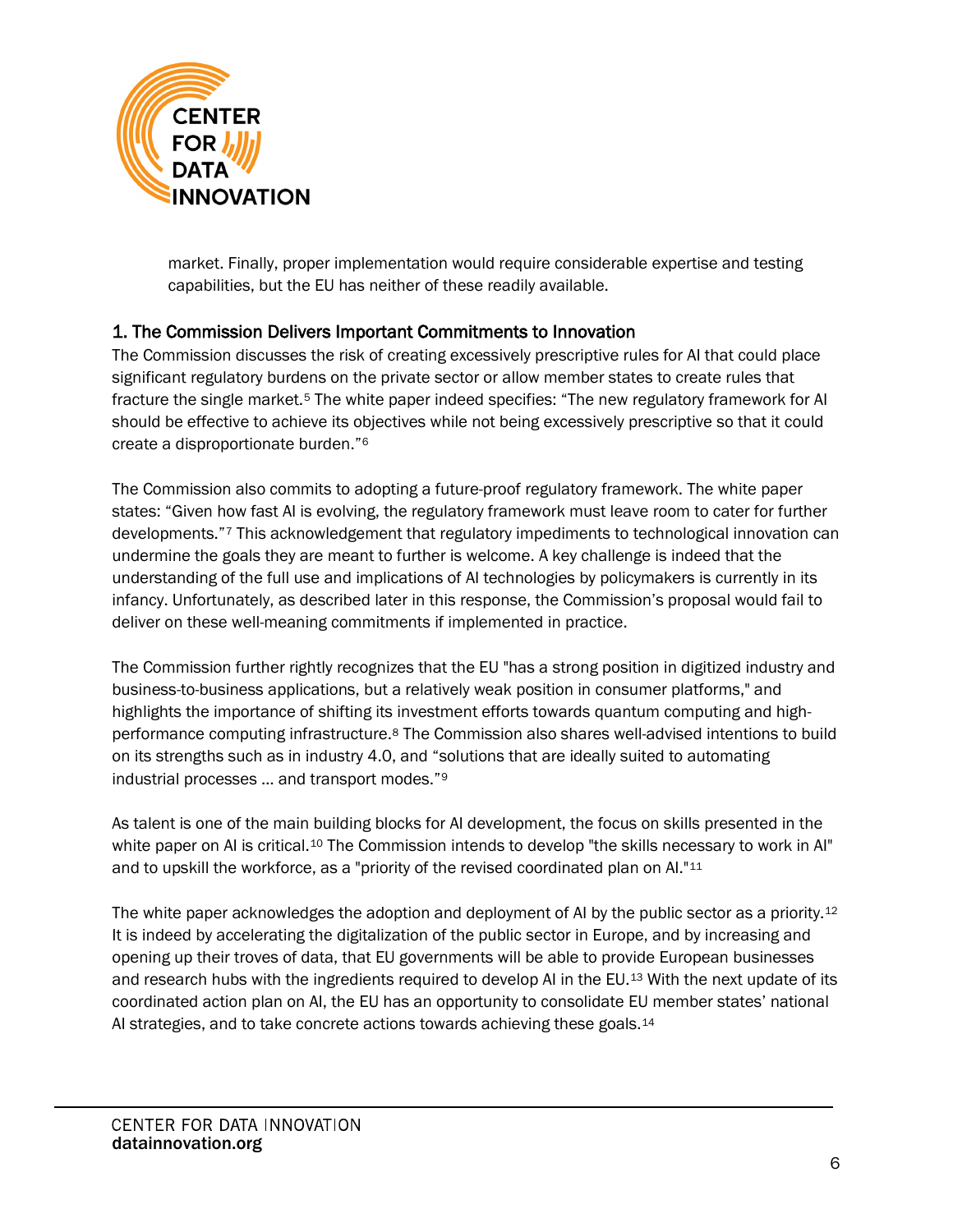

## 2. The Commission Unwisely Embraces the Precautionary Principle

Similarly to previous EU policy work on AI such as the guidelines of the Commission's High-Level Expert Group on AI, the Commission's white paper on AI unfortunately focuses mainly on the potential risks from AI. Further, it is based on a prevailing negative narrative about AI popular among some pundits, academics, and members of civil society.<sup>[15](#page-24-10)</sup> Indeed, at times, it seems that the white paper suggests the technology has greater potential to cause harm rather than to produce benefits. For instance, the paper states that "a regulatory framework should concentrate on how to minimize the various risks of potential harm" but in doing so overstates these risks and implies that the AI ecosystem itself would not effectively address many of these risks.[16](#page-24-11)

If policymakers apply the "precautionary principle" to AI, which says it's better to be safe than sorry, they will limit innovation and discourage adoption—undermining economic growth, competitive advantage, and social progress.[17](#page-24-12) Despite outlandish claims by some detractors that AI risks unleashing an unstoppable apocalyptic force on society, the reality is that AI is simply software code and as such, the EU will have plenty of time to address any problems that could occur as they arise.

Policymakers should instead take steps to encourage all innovators (existing and new, big and small, domestic and foreign) to enter markets, such as by establishing regulatory sandboxes—frameworks that enable firms to work with regulators to help discover legal gaps and test their innovative products, services, and business models with real consumers in a controlled environment on a trial basis.[18](#page-24-13) Unfortunately, sandboxes go unmentioned in the white paper.

## 3. The Commission Imposes Unrealistic Requirements on AI Systems

A number of proposals in the white paper do not appear to be based on an accurate and full understanding of how the technology works. In particular, EU policymakers should resist calls to transform ethical guidelines into requirements for the development of AI in Europe. Many of those are impractical or onerous for AI systems, and will slow down many AI innovations, prevent companies from introducing some of them at all, and weaken the EU's ability to catch up in the global AI race.[19](#page-24-14)

The Commission intends to "take into account the input obtained during the piloting phase of the Ethics Guidelines prepared by the High-Level Expert Group on AI."[20](#page-25-0) Through this phase, over 350 organizations tested the group's "assessment list for practical use" of seven requirements. According to the Commission—cherry-picking evidence—this feedback exposed that in particular, transparency and human oversight "are not specifically covered under current legislation in many economic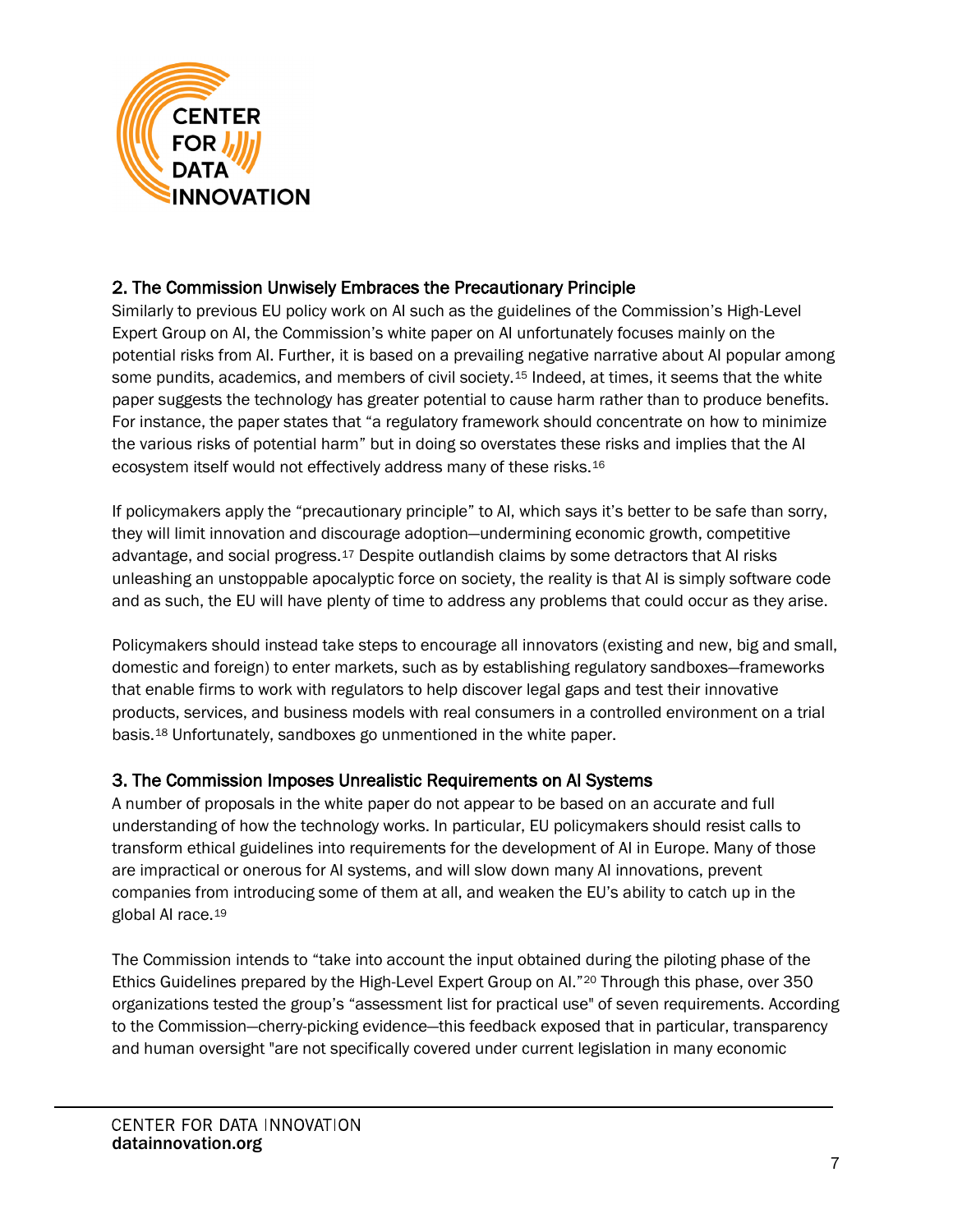

sectors."[21](#page-25-1) But it bears repeating that such requirements can be a tall order for the developers of AI systems and there is not always a need for human oversight.

#### *Transparency*

It is not reasonable to include transparency as a requirement. To ensure transparency, the Commission considers it "important that the information provided is objective, concise and easily understandable."[22](#page-25-2) Yet if the Commission examines industry's feedback more closely, it will realize that some organizations mention that the section on transparency of the assessment list is vague, and that guidance on the required level and scope of transparency is unclear—which will make implementation difficult in practice.[23](#page-25-3) In addition, the economic impact of asking companies to reveal their source code, which transparency could require, would be significant as it would prevent them from capitalizing on their intellectual property. AI R&D would slow because businesses could simply copy the work of others, thereby decreasing the incentive for future investment. If the goal of transparency is to increase trust by providing sufficient information, this can better be achieved by presenting users with a clear description of the data the algorithm uses and a basic explanation of how it makes decisions.[24](#page-25-4)

#### *Explainability*

Organizations mentioned that explainability cannot be applied in all AI systems. As AI4Belgium states in its feedback: "Full explainability can be a challenge, both in terms of feasibility and practicality."[25](#page-25-5) According to a report from the Developers Alliance, an advocacy group for software companies, "It is impossible to have complete explanations on how the outputs of AI systems are provided."[26](#page-25-6)

Initiatives such as DARPA's XAI or IBM's AI Explainability 360, which seek to provide explainable AI, are nascent research projects, and it is unrealistic to expect all deep learning systems to be fully explainable.<sup>[27](#page-25-7)</sup> Moreover, making explainability a requirement for AI systems would hold algorithmic decisions to a standard that does not exist for human decisions.[28](#page-25-8) It would also limit the use of some advanced algorithms that offer high levels of accuracy but cannot easily be explained.

A better alternative to explainability is algorithmic accountability—the principle that an algorithmic system should employ a variety of controls to ensure the operator can verify that algorithms work as intended, and to identify and rectify harmful outcomes.[29](#page-25-9) The Commission should call for more research in this area and limit requirements for explainable AI to instances where accuracy is not more important.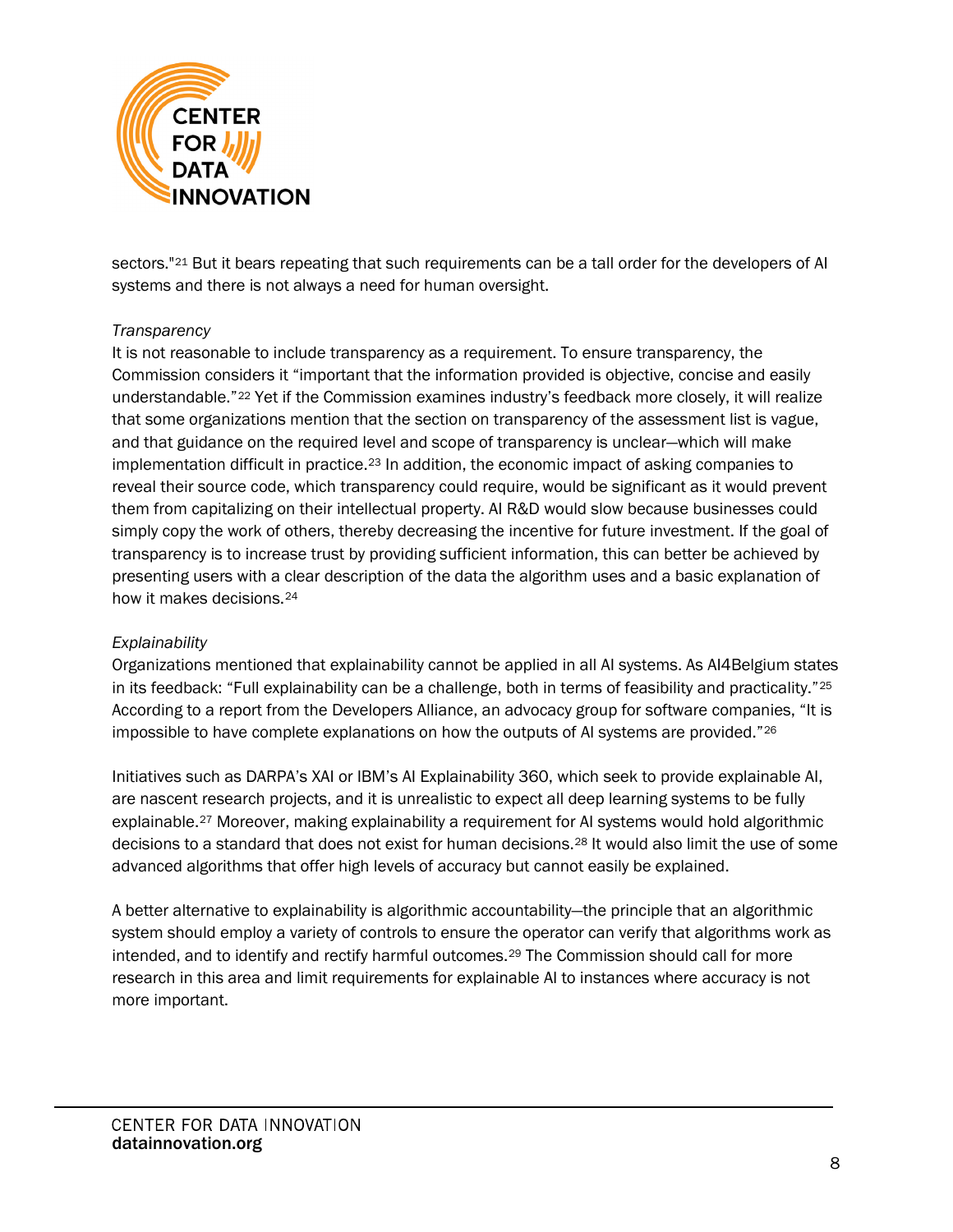

#### *Human Oversight to Overcome Bias*

The Commission raises concerns over the "Risks [that] might result from flaws in the overall design of AI systems (including with regard to human oversight)."[30](#page-25-10) According to the proposed framework, companies would have to demonstrate "human oversight" of their AI system in decision making that has "significant" consequences. The Commission considers this feature to be "needed as a safeguard."[31](#page-25-11)

Considering human oversight as a sine qua non condition to the performance of AI systems defeats the point of AI, which is to reduce the need for human intervention. It would be akin to mandating that ATMs have "human oversight" by requiring tellers to manually count money before a machine can dispense it to customers. If an AI system does not perform adequately, there will be market forces or other pressures to fix it. But to require human oversight will make these systems less efficient, which in turn would lower EU productivity growth.

Moreover, this requirement ignores the fact that many such systems do not need to work with a "human in the loop" to perform, and that requirements to have humans review certain algorithmic decisions raise the labor costs of using sophisticated AI systems that offer better accuracy—as the reviewer may be biased, may lack expertise, or lack adequate training. Human review also raises issues related to privacy, as data would be exposed to more views.

In addition, recommendations to rely on human decisions to solve AI biases incorrectly portrays AI as inherently biased and humans as not. Human decisions are often less accurate, more arbitrary, and more susceptible to bias than algorithmic decisions. Even where bias in AI systems may occur, in many cases AI systems are indeed still likely to generate less bias than similar human processes, where subconscious or deliberate biases permeate every aspect of society. This is the reason why many organizations choose to adopt AI systems in the first place: They can use AI to more aggressively identify and root out discriminatory practices. For instance, automating the traditionally human-led process of hiring enables the operators of these systems to evaluate their performance in ways they likely never did before and with less effort.[32](#page-26-0)

This should be cause for optimism, not techno-pessimism. It is certainly true that AI systems, can be used unethically or irresponsibly, but so can any technology. Historically, governments have not regulated technologies per se. Governments didn't regulate spreadsheets even though mistakes could be costly. Governments didn't regulate computer chips or sensors, even though failures can occur. In the past, governments have largely regulated the applications of technology, in particular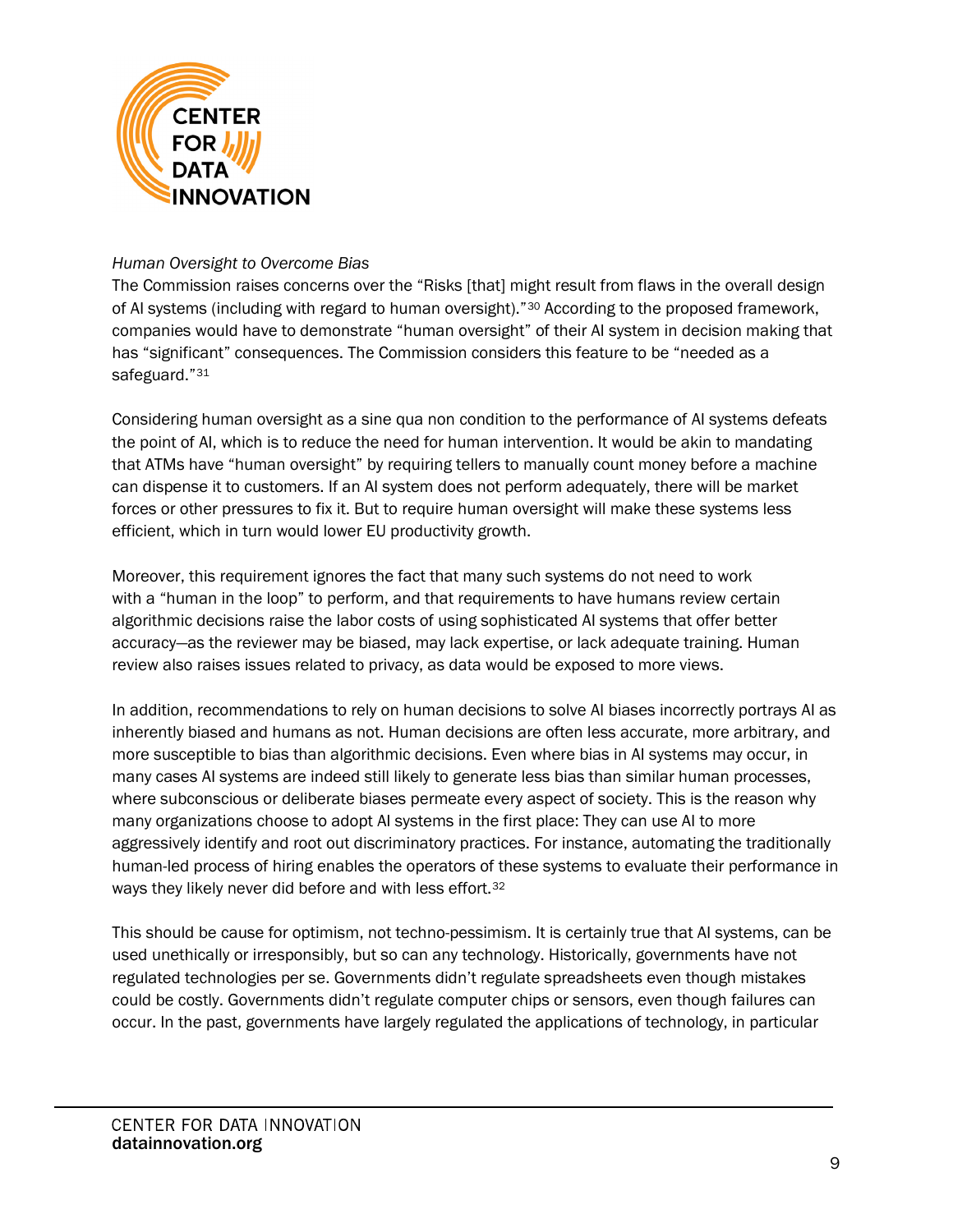

products or industries. Governments regulate financial auditing that uses spreadsheets. Governments regulate auto brake systems that incorporate sensors. It should be no different with AI.

To be sure, combating bias and protecting against harmful outcomes is important. But those who resist AI based on this concern fail to recognize a key point: AI systems are not independent from their developers or the organizations using them. If an organization wants to systematically discriminate against certain groups, it does not need AI to do so. If a company values nondiscrimination in employment, it will take steps to ensure it does not rely on algorithms to make hiring decisions.

In addition, many European and multinational firms have not been waiting on the EU to develop their own AI principles and guidelines, which include strong commitments to uphold fundamental human rights such as by not designing or deploying AI to support mass surveillance.<sup>[33](#page-26-1)</sup>

Rather than imposing impractical requirements such as human oversight, a constructive approach would be to recognize that human decision-making is subject to less scrutiny than AI yet operates within "black boxes" of its own; and that greater use of AI could mitigate some human biases.<sup>[34](#page-26-2)</sup> Knowing that bias is virtually inescapable in human decision-making, substituting AI for humans will be an important way of reducing discrimination and creating a fairer society. EU policymakers should not seek to limit these opportunities by conflating those who use AI responsibly with those who do not.[35](#page-26-3) As human bias is strongly rooted in human behaviors and attitudes, the EU should encourage the ongoing efforts of member states, civil society organizations, and educational institutions to address the societal causes of discrimination and bias.

The conversation about facial recognition systems is an example of the fundamental misunderstanding of the technology among policymakers—and, as a consequence of this misunderstanding, its use is restricted. The white paper on AI refers to studies claiming that "Certain AI programs for facial analysis display gender and racial bias, demonstrating low errors for determining the gender of lighter-skinned men but high errors in determining gender for darkerskinned women."[36](#page-26-4) This reflects often-cited, headline-grabbing accusations that facial recognition systems perform worse on women and certain ethnicities.<sup>[37](#page-26-5)</sup> But claims about inaccuracy in facial recognition, particularly by race, ignore research results suggesting that many of the best systems have virtually no error and outperform humans at the same task.<sup>[38](#page-26-6)</sup>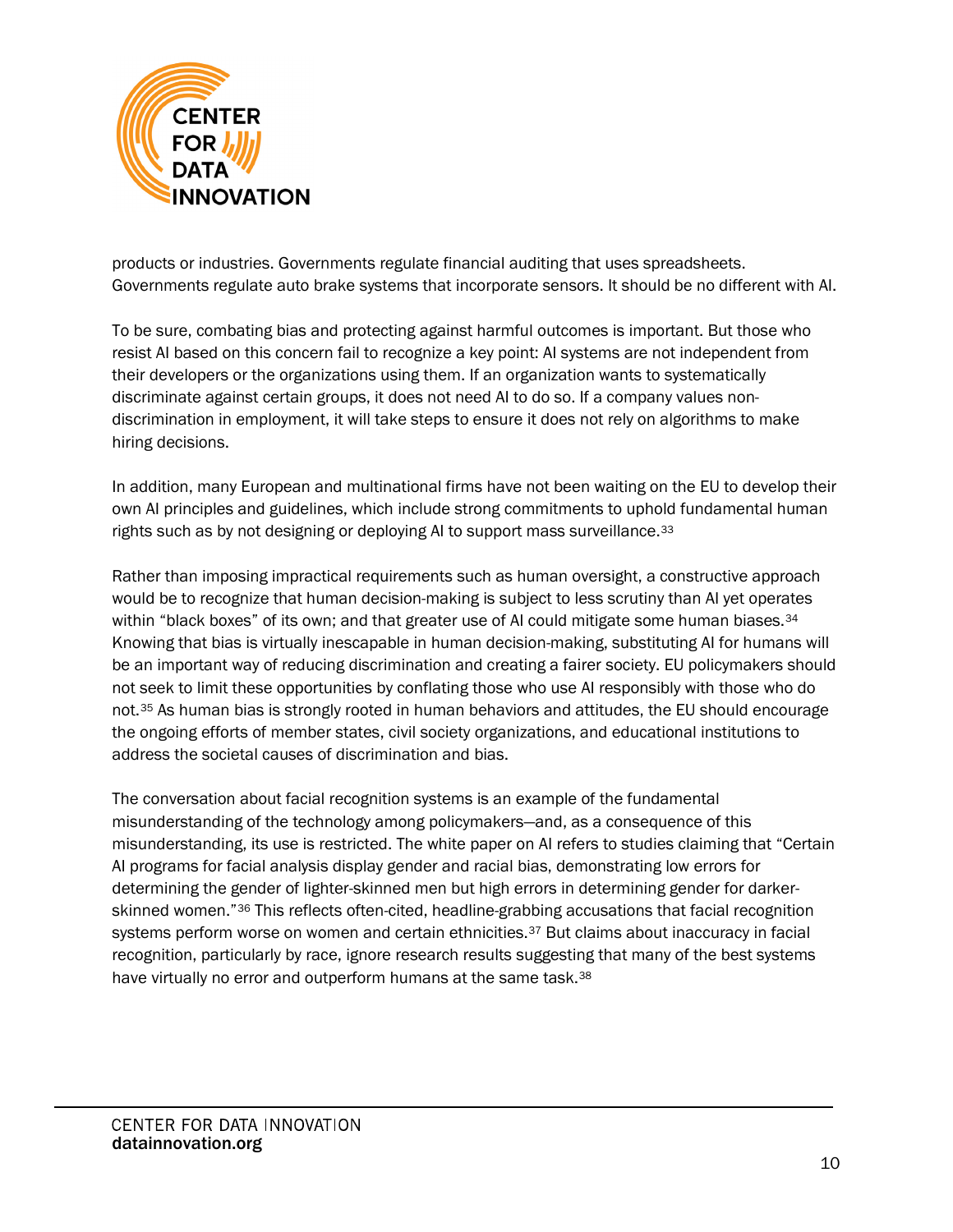

## 4. The Commission Does Not Emphasize Data Quality

According to the white paper, "without data, there is no AI," and "without data, the development of AI and other digital applications is not possible."<sup>[39](#page-26-7)</sup> But equally important to access to data, and to the way in which data is used, is data quality, which the white paper hardly mentions. The EU data strategy, another key pillar of the EU digital agenda, also fails to sufficiently address data quality.

Data quality is indeed the biggest bottleneck in successful AI projects. Big data is so often improperly formatted, lacking metadata, or "dirty," meaning incomplete, incorrect, or inconsistent, that data scientists typically spend 80 percent of their time on cleaning and preparing data to make it usable, leaving them with just 20 percent of their time to focus on actually using data for analysis.[40](#page-26-8) This means organizations developing and using AI must devote huge amounts of resources to ensuring they have sufficient amounts of high-quality data so that their AI tools are not useless.[41](#page-26-9) Data quality matters as well to overcome concerns over bias in AI systems that could negatively impact consumers. Bad training data can introduce bias in AI systems.[42](#page-26-10)

As it seeks to increase EU competitiveness in AI, the Commission should emphasize data quality as an important area for the EU to invest and lead in. While the private sector will of course invest in data quality, the Commission should encourage EU governments to increase the amount of highquality data available; promote the voluntary provision of high-quality data from the private and nonprofit sectors; and accelerate efforts to digitize all sectors of the economy to support more comprehensive data collection.[43](#page-26-11)

## 5. The Commission Focuses Too Narrowly on Trustworthy and Ethical AI

The Commission persists in arguing that the only approach for a European regulatory framework is one based on "trustworthy AI" and insists on the promotion of "ethical and human-centric AI" as the enabler of innovation and competitive advantage for the EU.

Unfortunately, the white paper on AI is doubling down on what is a failed strategy.[44](#page-26-12)

There is virtually no evidence suggesting that consumers are demanding more ethical AI systems or that such a market would be significant. Instead, price and quality, but also accuracy, safety, reliability, and usability will likely continue to be the most important factors for consumers and businesses as they make purchasing decisions. Most patients, for instance, are more concerned about whether the AI system diagnosing their symptoms is reliable and accurate, not whether it can offer an explanation of how it makes decisions.[45](#page-26-13)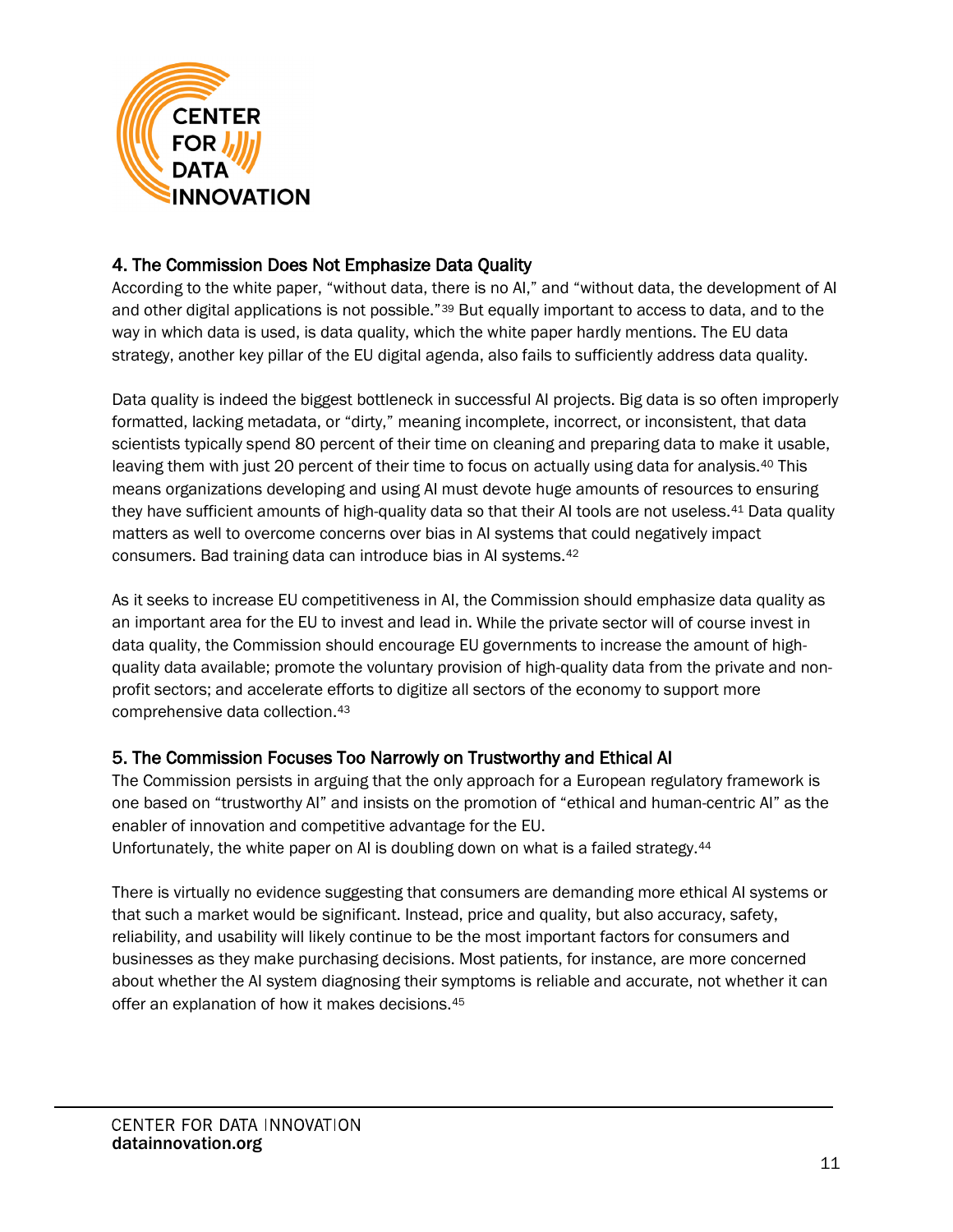

In addition, there is little reason to suspect that otherwise highly ethical companies will necessarily produce unethical AI in the absence of new regulations, or that new regulations can force otherwise highly unethical companies to act ethically with regards to AI.<sup>46</sup> Finally, the white paper offers no evidence that the EU has a competitive advantage in building ethical AI systems or that firms in non-European countries are not already designing ethical AI systems.

The Commission also seems to forget that if China becomes the leading AI provider, European values will take a backseat to Chinese ones. The EU should therefore focus on expanding capabilities, improving accuracy, developing and adopting AI technologies by its companies, and lowering costs.<sup>[47](#page-27-1)</sup> One risk of Europe putting too much focus on ethics is that it will do so at the expense of other goals, such as by prioritizing research on explainable algorithms rather than accurate ones. Another risk is that it will be used as a smoke screen to push for more regulation of the technology or for technology import barriers, which would stall development and adoption.

The EU should instead aim to play hardball and focus on putting in place the investment, skills, data, and regulations needed to outcompete China.[48](#page-27-2)

## 6. The Commission's Proposal Is Based on a Race to AI Regulation

The Commission seems to think that the global AI race is a race to regulate. The Commission believes the EU has a first-mover advantage in setting rules and standards. Its plans to build a legal framework for AI falls in line with its past attempt to be a global leader in regulating the data economy with the GDPR. The Commission believes that if the EU replicates the process, this time by creating a regulatory framework for AI, other countries will copy its rules to maintain access to its market.[49](#page-27-3)

But attempting to impose its value system on the global marketplace for AI is a counterproductive strategy as it would fracture the global digital marketplace, and undermine the international aspirations of many European businesses. It will also isolate the EU and alienate its allies.

The Commission's approach to AI, similar to the other strategies of the "digital sovereignty" toolbox, aims to increase domestic control over technology, but eventually will make it harder or more expensive to use, harm countries' broader digital agendas, and inflict serious costs on both EU and non-EU companies and consumers.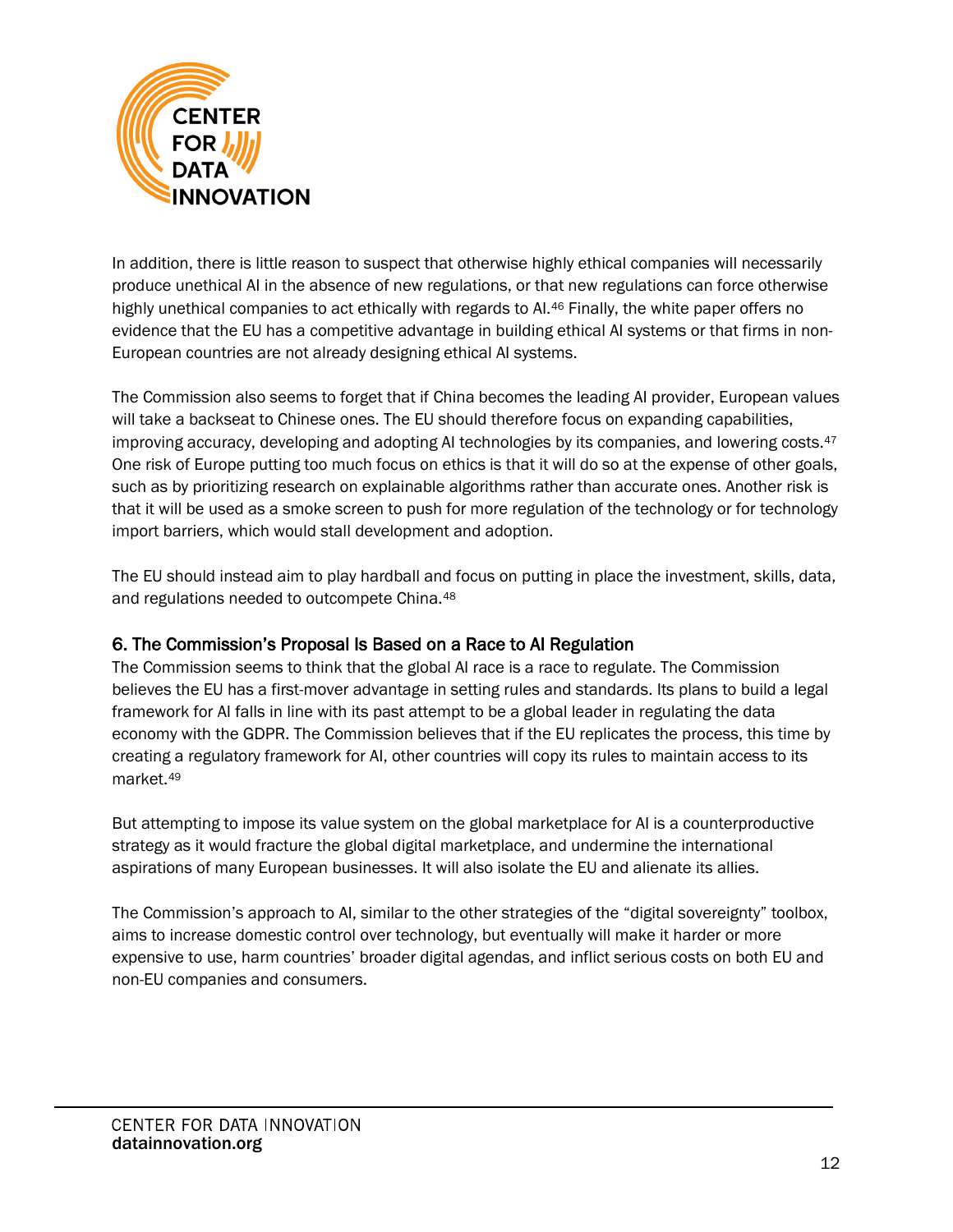

## 7. The Commission's Proposal Will Increase the Burden of Liability

The Commission recognizes that the EU has an "extensive body of existing EU product safety and liability legislation"—a system of regulations for various consumer products, such as the product liability directive, which are relevant to AI systems and which all businesses are subjected to and already comply with.[50](#page-27-4) There are sector-specific rules that encourage manufacturers to apply certain standards to overcome malfunctions and accidents in products from cars to toasters.

The Commission makes a clear reference to the feedback of organizations that have tested the assessment list of ethical requirements, and commits to take into account that it revealed "a number of the requirements are already reflected in existing legal or regulatory regimes."[51](#page-27-5) Yet in the white paper, the Commission considers expanding general EU safety legislation to AI software and services.<sup>[52](#page-27-6)</sup> Doing so is unnecessary, as existing liability rules are fit for purpose and are technology neutral, and many AI systems are already covered by the GDPR. These laws provide sufficient consumer protections and oversight of digital systems to handle any new consumer concerns that might arise from AI.[53](#page-27-7) In addition, if they do not have control over what could go wrong, those involved in developing and deploying those systems could be held liable for off-label use, third-party modifications, or sabotage. This will likely discourage many innovators to venture into developing AI systems in the EU.

Finally, the Commission seems to imply that the "involvement of AI systems ... may make it difficult for persons having suffered harm to obtain compensation."[54](#page-27-8) But this gives much more agency to AI than is warranted. AI does not make decisions; an organization makes a decision using an AI tool. If an organization makes a decision that harms someone—whether using a pen and paper, a spreadsheet, or a deep learning algorithm—the person or organization that is harmed still has recourse under existing rules. There is simply no need to single out AI.

In addition, this premise overlooks the existence of legal frameworks that can already address these situations for many products and services that are currently in the marketplace. Any entity can be held liable through existing frameworks. This premise also wrongly assumes that AI in itself is inherently different from other systems in that it would make it more difficult for consumers to resort to existing legal frameworks.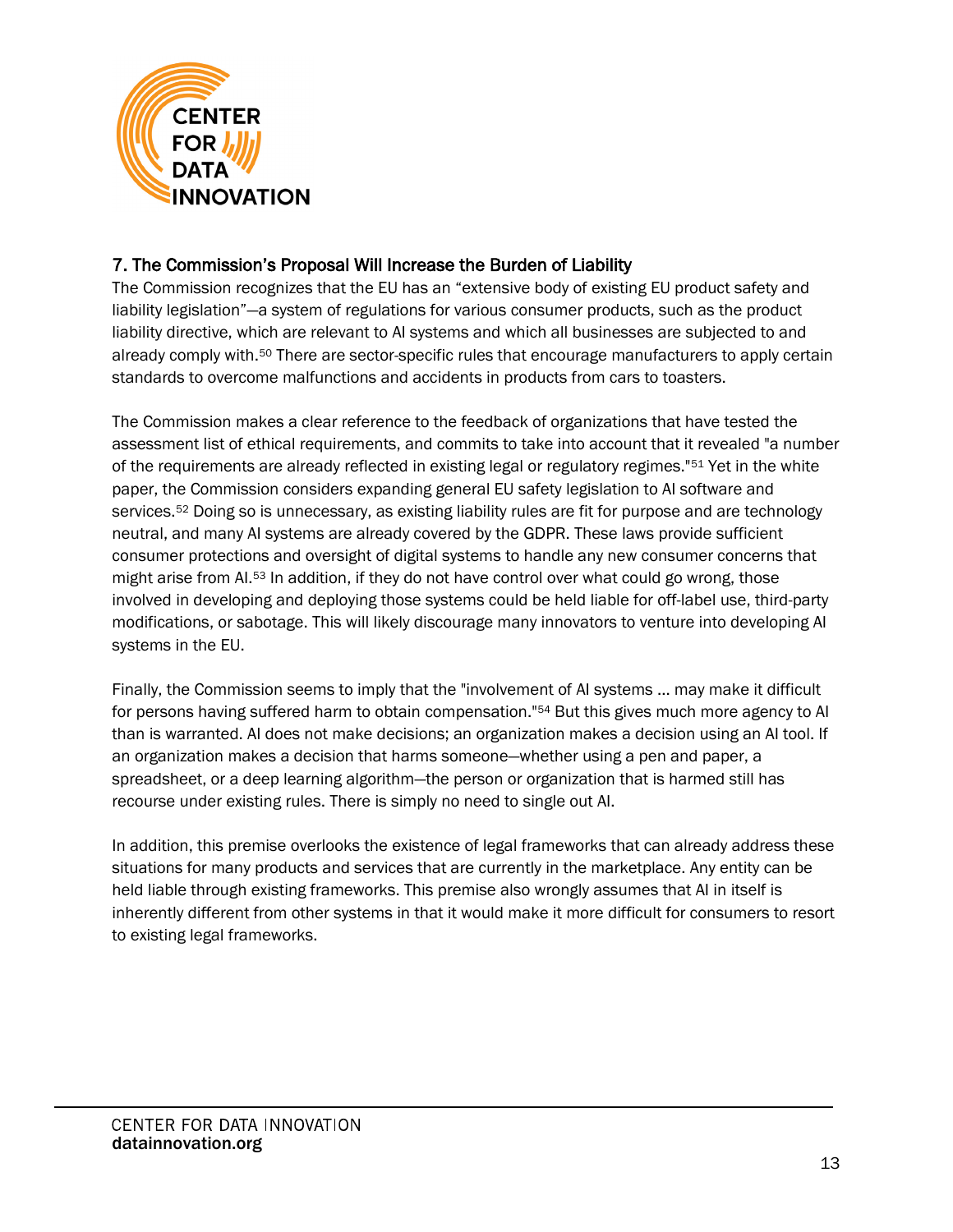

## 8. The Commission's Proposal To Impose Conformity Control Mechanisms To Test AI Is Onerous and Counterproductive

Perhaps one of the most glaring problems with the white paper on AI is the Commission's proposal for a tiered approach to AI legislation to match rules to different levels of risk, accompanied by new, mandatory regulatory requirements.

The white paper proposes that before deployment and commercialization in the EU's internal market, "high-risk" technologies in "critical sectors" and those deemed to be of "critical use" should be subjected to conformity assessments, in other words, to rigorous testing for safety, fairness, and privacy. The "identified shortcomings" would be "remedied, for instance by re-training the system in the EU" with different datasets that are judged in conformity with EU values and various requirements.[55](#page-27-9) Once retrained on approved and EU-compliant data, these AI systems would be authorized for release on the EU market.

According to the Commission's proposal, conformity assessments would apply to AI systems used in the EU in "high risk" applications that concern "fundamental rights, including personal data and privacy protection and non-discrimination" as well as "risks for safety and the effective functioning of the [EU's] liability regime." In short, "high-risk" AI applications are systems that could endanger people's safety or legal status.[56](#page-27-10)

As explained below, the Commission's conformity assessment framework would undermine the development and deployment of AI systems, for six main reasons. First, its scope is too broad and insufficiently distinguishes between high-risk and low-risk AI applications. Second, it will raise compliance costs, lead to delays, and increase security risks for technology developers and vendors by requiring a broad set of AI applications to pass evaluations before they can go to market. Third, it will reduce competition and options for consumers and businesses by requiring a broad set of AI systems to be trained on data sets adhering to European standards. Fourth, it risks capturing useful technologies like facial recognition, which would slow down their implementation in the EU and limit their improvement and accuracy.<sup>[57](#page-27-11)</sup> Fifth, the Commission does not seem to anticipate that the EU lacks the expertise this proposal would require to even be credible. Finally, a number of imprecisions reflect the Commission's lack of clear direction for this framework, and merit clarification.

#### *The Definition of "High-Risk AI" is Overinclusive and Simplistic*

First, the Commission should not create a broad definition of high-risk AI applications. Singling out entire sectors as high-risk and covering them with sweeping rules would limit the deployment of AI in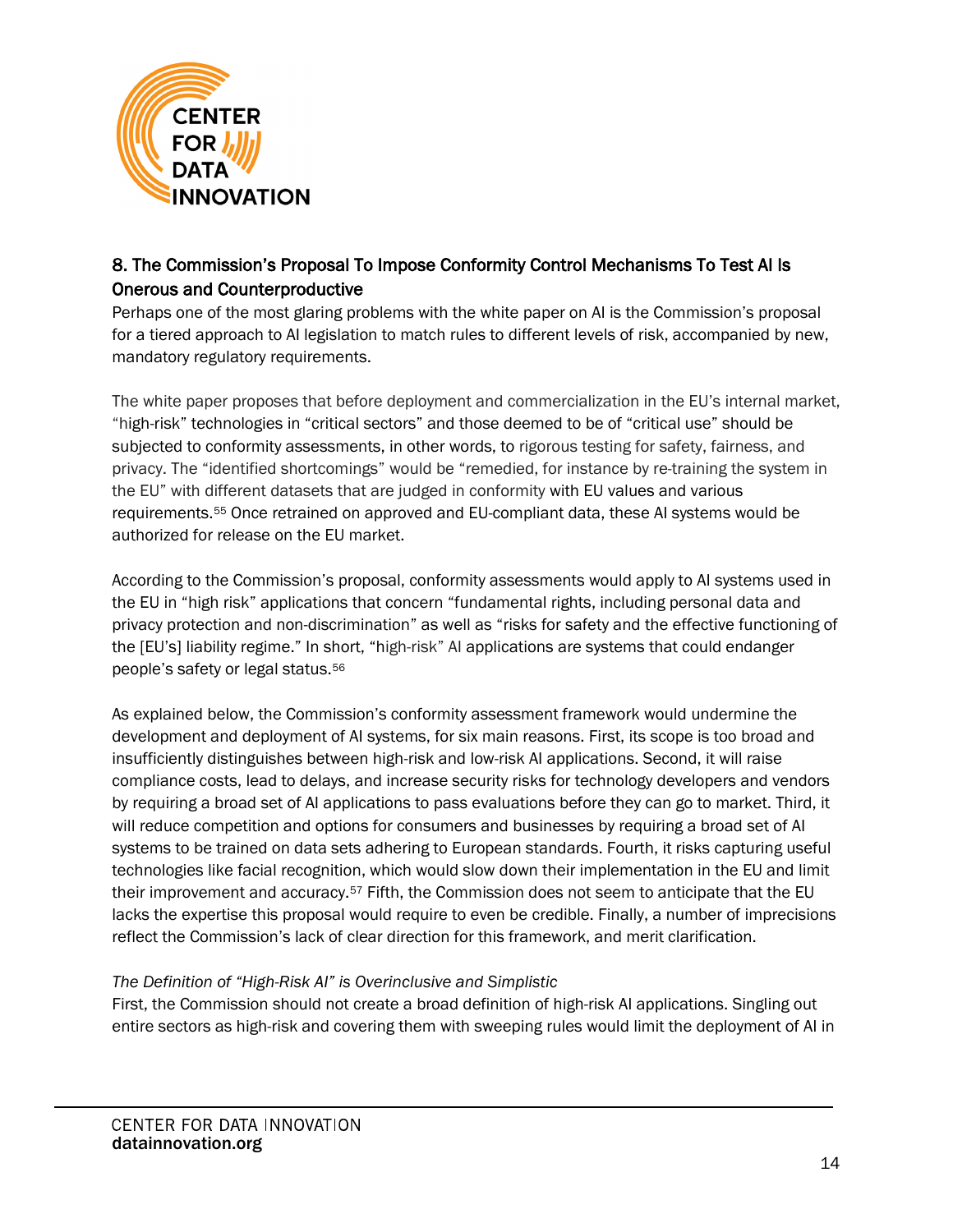

these sectors. The proposal would impose blanket rules and attach strict liability for products falling under an "AI" category.

The Commission does specify that a "proportionate" approach "requires clear criteria to differentiate between" high-risk applications and the others. But the ways it suggests to determine these criteria would involve overinclusive categorizations: "The sectors covered should be specifically and exhaustively listed in the new regulatory framework. For instance, healthcare; transport; energy and parts of the public sector … The public sector could include areas like asylum, migration, border controls and judiciary, social security and employment services."[58](#page-27-12)

Yet sectors that have some high-risk AI applications will also have low-risk ones. For example, the public sector uses a variety of AI applications, many of which would be low-risk, such as deploying automated chatbots to answer frequently asked questions from public agencies or using AI-based analytical tools to analyze geospatial datasets. The Commission should keep in mind that while an all-encompassing AI regulatory framework may be politically appealing to some, there is no such thing as one type of AI system or one type of AI technique. Rather than focusing on applying special regulations to "high-risk" AI systems, it should focus on ensuring regulatory or other governmental oversight for "high-risk" processes regardless of the technologies used.

#### *New Requirements Will Lead to More Costs, Legal Uncertainty, and Risks for AI Development in the EU*

Second, the Commission should not require a broad set of AI products and services to undergo exante conformity assessments before being allowed on the European market, because doing so would make it more expensive and time-consuming for companies to introduce new AI applications. Delays caused by additional controls should be of particular concern also for consumer protection, which the EU claims as one of its key priorities. During the COVID-19 crisis, the EU postponed the implementation of its medical devices regulation, signaling that this law would not have made it easier for health companies to introduce and market critical devices in the EU while there was a need for increased availability of such vitally important equipment[.59](#page-27-13) Indeed, shortages or delays to introduce these devices would have compromised the health security of EU citizens.

The white paper further suggests that EU rules would address conformity of AI systems on a regular basis, both before and after introduction of the product in the market. In particular, the Commission raises the "changing functionality of AI systems" as a risk—which "systems that require frequent software updates or which rely on machine learning" lead to. According to the white paper, this characteristic further creates "new risks that were not present when the system was placed on the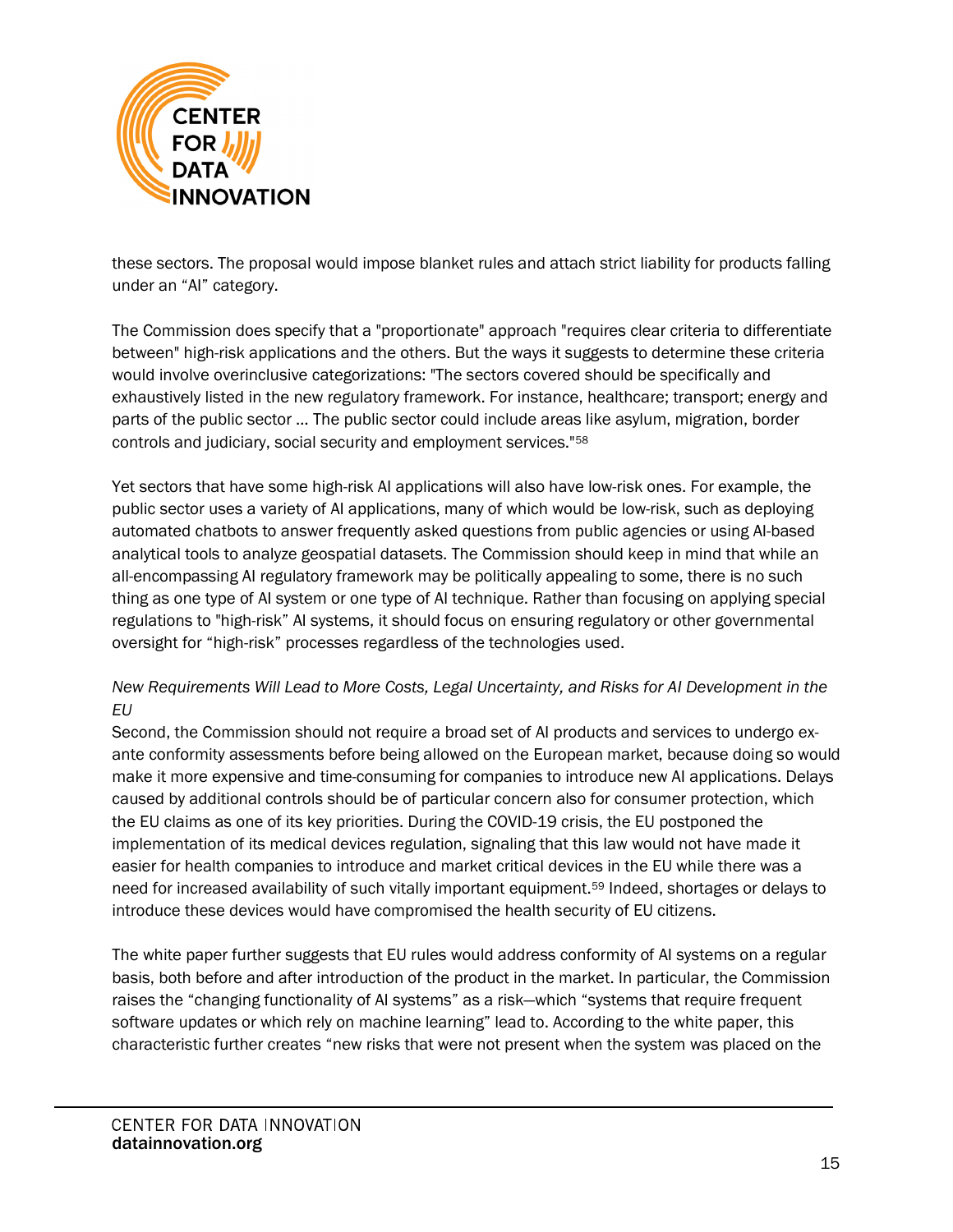

market."[60](#page-27-14) To address this, the Commission proposes that "Monitoring of compliance should be part of a continuous market surveillance scheme."[61](#page-27-15) Constant reassessment procedures would only create additional burden on technology producers and vendors.

These assessments would also create significant security risks for organizations. To address the difficulty to "verify compliance" with the conformity rules and "the complexity and opacity of many AI systems," the white paper indeed proposes the retention of "in certain justified cases," the retention of "records, documentation and, where relevant, datasets ... during a limited, reasonable time period."[62](#page-27-16) The reviews would require companies to disclose proprietary data or other intellectual property (IP)—ex-ante, but also ex-post, through "controls" by "third parties such as competent authorities to test [AI] applications.["63](#page-28-0) To start with, such documentation would be of little use given the expertise of organizations in charge of assessment, and compliance will likely be limited. In addition, although the Commission specifies that "arrangements should be made to ensure that confidential information, such as trade secrets, is protected," cybersecurity issues are a major threat, and companies may not be willing to place their trust and innovations in the hands of institutions whose infrastructure could lack the necessary protections against hacks and breaches. Finally, the Commission should clarify the timeline and types of situations that apply to mandating these records: Simply referring to "certain justified cases," "where relevant," "limited" and "reasonable" is too vague.

The combination of higher costs, delays, security and IP risks will deter some companies from investing in the EU market and launching AI products and services at all in Europe, and could lead them to relocate to more friendly markets with fewer bureaucratic hurdles.

#### *EU Data Is the Wrong Benchmark*

Third, the Commission should not require that a broad set of AI systems be trained on datasets that conform to specific EU rules on traceability and data quality. Requiring that companies use only certain EU-approved datasets for training AI systems would significantly limit the available data that companies operating in the EU could use, making these businesses much less competitive with their global peers. Moreover, if companies had to retrain their AI systems to operate in the EU, this would introduce additional costs that would be passed on to European consumers. This requirement would also likely exclude many foreign companies from the European market, reducing competition and options for consumers and businesses. Finally, assessing AI models' quality using only European datasets would significantly limit AI capabilities and the performance of these systems[.64](#page-28-1) In turn, that would put consumers at risk because European data is neither representative nor diverse enough to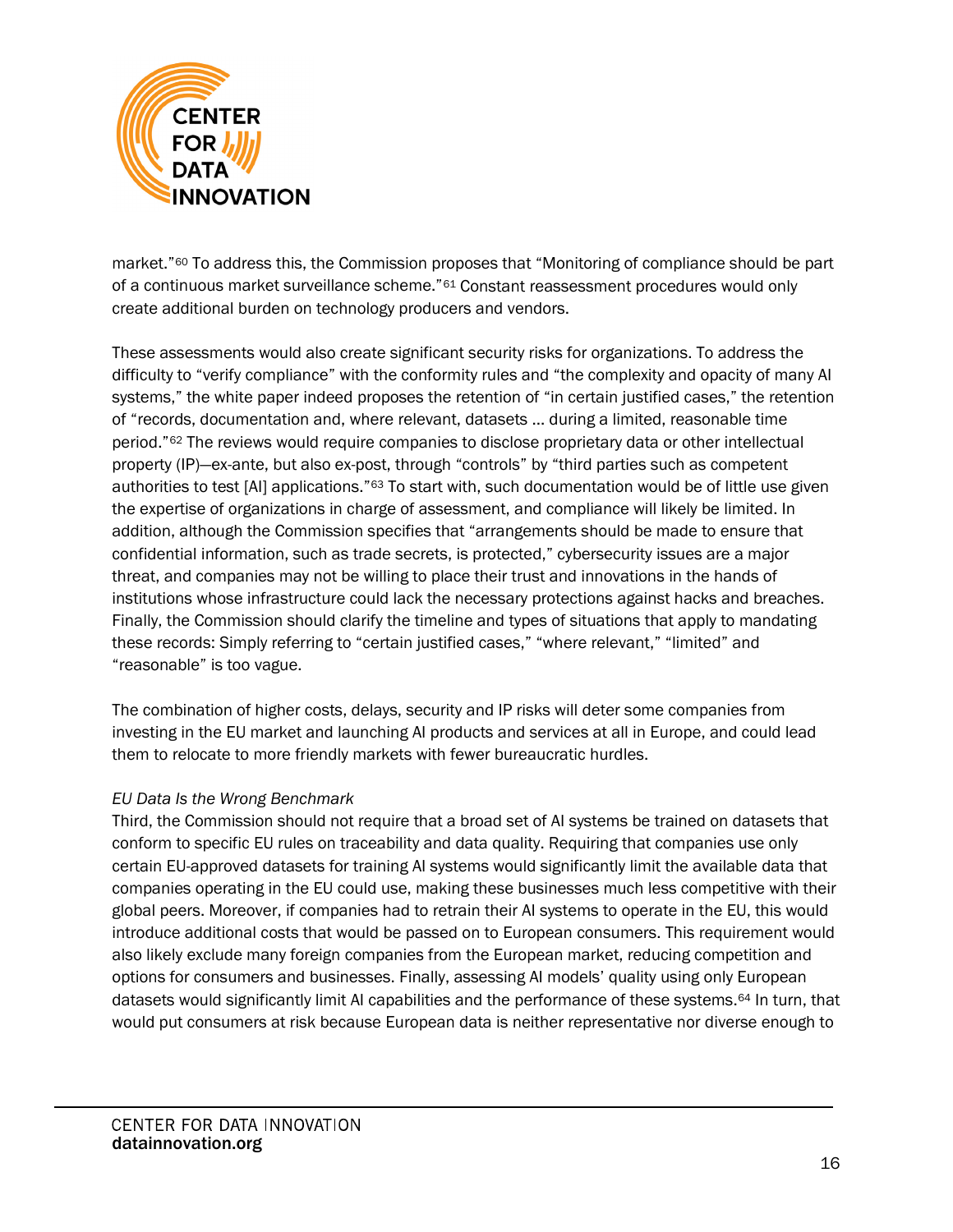

be used to develop systems deployed globally and would be at odds with Europe's intentions to lead in trustworthy AI.

Google's DeepMind's research on the coronavirus, for instance, which released important predictions about some of the virus' building blocks, was conducted using open-source data from around the world.[65](#page-28-2) Innovations that DeepMind was able to roll out rapidly could be complicated by the EU's AI laws. Such technology would not be as powerful if it were based only on European data. To be able to generate accurate results, many algorithms need to be trained on large amounts of information before they can be put to work. The Commission may be pushing for "requirements ensuring that AI systems are trained on datasets that are sufficiently broad and cover all relevant scenarios needed to avoid dangerous situations," unfortunately European data is not likely to meet this standard in some cases.<sup>[66](#page-28-3)</sup> Broad and representative European datasets may not exist. These datasets may not always be reliable, useful, or available (including for reasons owing to the lack of interoperability among EU databases).<sup>[67](#page-28-4)</sup> And even EU datasets may not be EU-compliant. An absence of useful data would lead to poor performing AI systems and may even exacerbate the potential for bias because of a lack of representative data.[68](#page-28-5) What is more, "all relevant scenarios" and "dangerous situations" are too broad in scope, and the Commission should clarify and narrow these references.

#### *Conformity Assessments Will Limit the Adoption of Beneficial AI Applications Such as Facial Recognition Technology*

The Commission's approach and broadly defined scope for "high-risk" applications could limit the use and improvement of promising technologies such as facial recognition. Although the Commission did not ban its use, the white paper states: "The use of AI applications for the purposes of remote biometric identification and other intrusive surveillance technologies would always be considered 'high-risk.'["69](#page-28-6) But the barriers to entry that the proposed testing system on "high-risk AI" entails will significantly slow the rollout of applications such as facial technology in the EU, and limit improvements.

Various member states have raised concerns about facial recognition, but policymakers should focus on preventing the use of the technology for clearly inappropriate purposes (such as abuses of government mass surveillance), not stopping organizations from using the technology for legitimate and safe purposes, such as the improvement of consumer welfare, service convenience, time- and cost-efficiency, and security.[70](#page-28-7)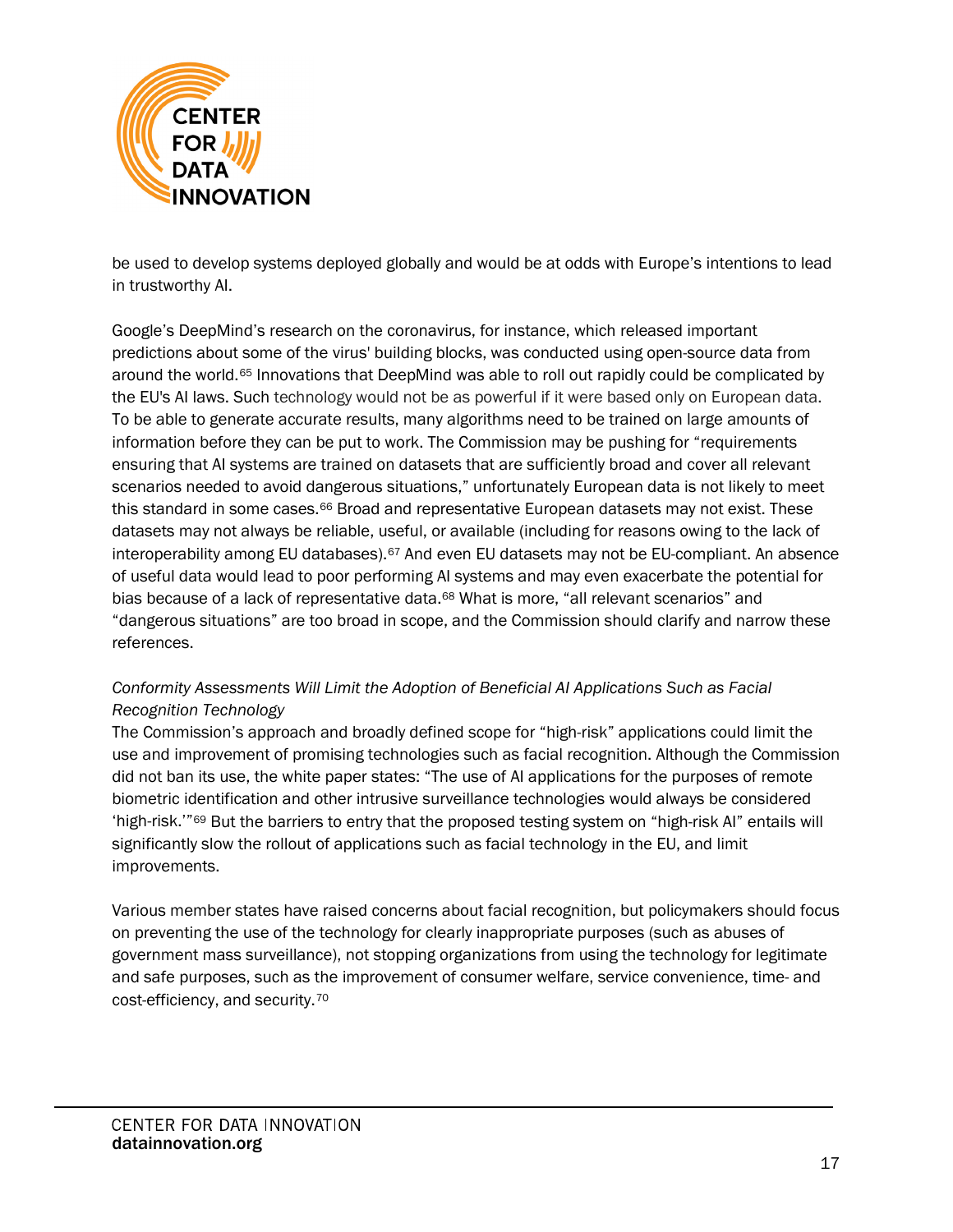

Facial recognition technology can prove a powerful tool to support municipal authorities and law enforcement agencies whose budgets are tightening, from monitoring students' attendance to save time for teachers in schools and even helping them prevent entry to sex offenders, to finding missing children and combatting human trafficking.[71](#page-28-8) In addition, commercial demand for ways to apply biometric authentication keeps growing. It is a convenient way to secure payments and access to smart buildings, to reduce boarding time in airports, or even to ensure hospitals give patients the right treatment.<sup>[72](#page-29-0)</sup> Governments can also use facial recognition technology as a discreet solution to monitor public areas and protect the public.<sup>[73](#page-29-1)</sup> Finally, curtailing adoption will limit development of better facial recognition technology systems that can allow European firms to compete with those offered by foreign competitors—an outcome that is directly at odds with EU policymakers' goal of being more competitive in AI. By limiting its implementation through stringent conformity assessments rather than testing it in various environments and for various purposes, the use of new technology will not be based on evidence, nor is it likely to improve.<sup>[74](#page-29-2)</sup> AI applications deemed "high risk" would end up not being used, thus hurting EU competitiveness.

#### *Conformity Assessments Lack Credibility and Are Not Backed by Expertise*

The proposed governance framework to enforce conformity assessments would demand significant technical expertise, know-how, as well as oversight and administrative capacity from the accreditation and market surveillance bodies. Indeed, these bodies would be in charge of inspecting the robustness, accuracy, and integrity of the data used to train those systems, and ultimately of certifying AI systems. The white paper specifies they would include "national authorities as well as sectorial networks and regulatory authorities, at national and EU level," and "a committee of experts" to assist the Commission.[75](#page-29-3) "The carrying out of conformity assessments could be entrusted to notified bodies designated by member states. Testing centers should enable the independent audit and assessment of AI-systems. Independent assessment will increase trust and ensure objectivity. It could also facilitate the work of relevant competent authorities."[76](#page-29-4) The document creates further confusion as it also mentions "excellence and testing centers that can combine European, national and private investments, possibly including a new legal instrument," but the white paper nowhere provides further information about this "legal instrument" and these so-called "world reference testing centers," and whether any of those are currently in operation in the EU.[77](#page-29-5) This lack of precision could create further confusion as to whether these centers would be related to the existing network of centers of excellence and innovation hubs, or would be those in charge of assessing AI systems' conformity to EU rules.

But this also suggests that aspirations are unlikely to match capabilities. The EU is unlikely to be well-prepared to deliver on the Commission's framework. Such level of expertise and competencies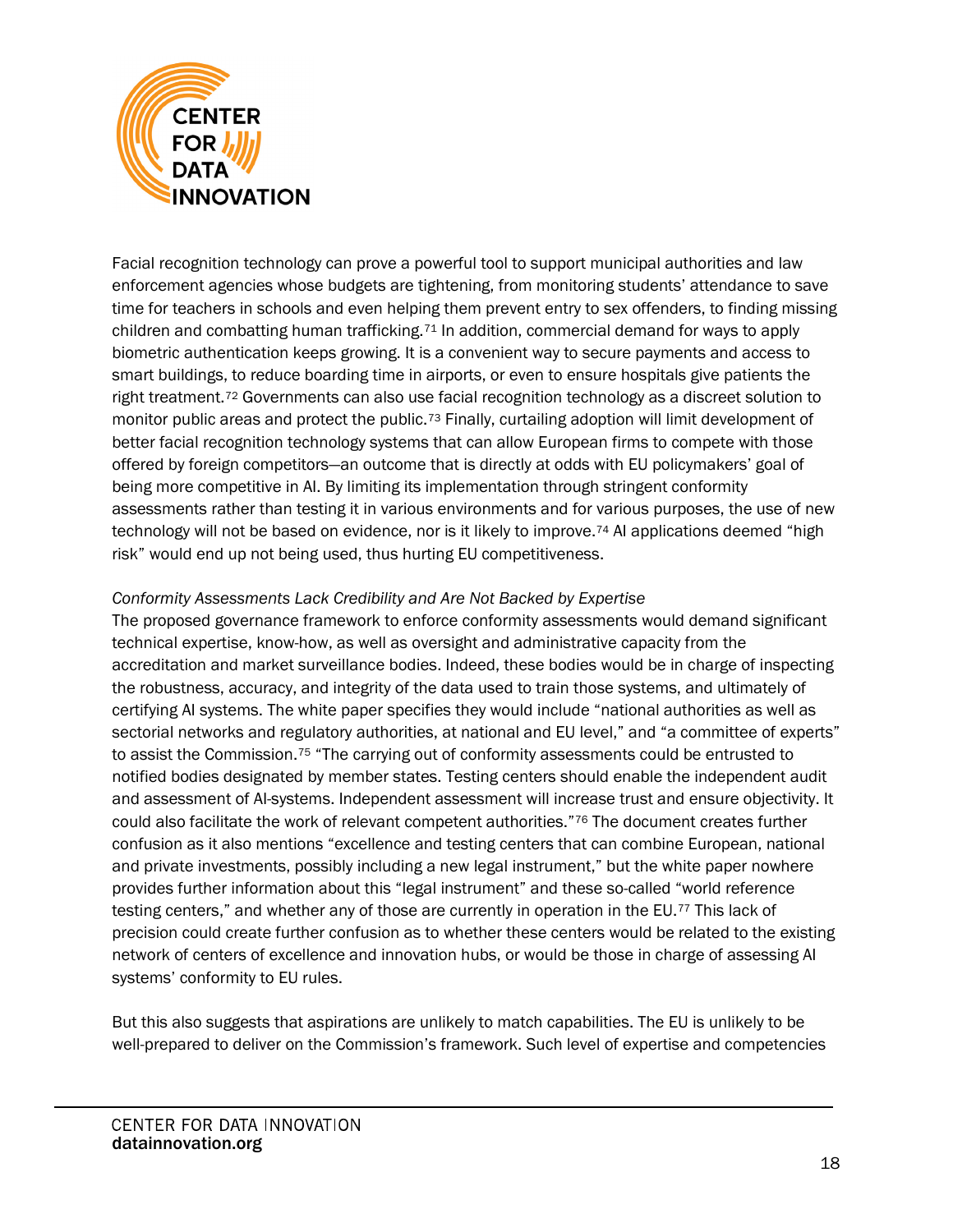

required from "independent auditors" will vary by member state, and may not be universally available to ensure proper supervision, speedy decision-making, and robust assessments—including because of the EU's IT skills shortage.[78](#page-29-6) If the intention of the Commission is to use the GDPR as a blueprint, it is unclear as to whether new authorities will be created, or if the current data protection authorities (DPAs) would be required to perform additional tasks. DPAs are familiar with (personal) data processing activities but their expertise is unlikely to cover all features of AI systems. In addition, with the experience of the GDPR, it is now commonly acknowledged that they are not equipped with the necessary resources to address data protection issues since the privacy law came into force.[79](#page-29-7) Imposing more responsibility on them will be counterproductive, and only create more administrative headaches and legal uncertainty. Implementation of effective oversight would take years, making an already rigid framework very quickly obsolete, especially as these bodies would be in charge of overseeing a highly dynamic environment.

As is the case with the GDPR, the various ways in which regulatory frameworks can be administered and interpreted tend to diverge across member states. If permitting processes for certification are not aligned, they would add further uncertainty, cost, and time.[80](#page-29-8)

# RECOMMENDATIONS

While applying the precautionary principle to AI might reduce the risks from using AI, it raises the risks that the EU will fall behind even further in its development and use—something that it simply cannot afford to do if it has any hope of successfully participating in the so-called "fourth industrial revolution."

As such, the single most important step for to the EU to take for AI is to embrace a proportionate approach based on the innovation principle. To ensure legal certainty and limit the costs of AI development in the EU, the EU should focus on the proper implementation of existing legislation that applies to AI without adding more regulatory impediments to AI development, and avoid any further fragmentation to the digital single market. Finally, to shape global norms and standards for AI efficiently, EU policymakers should work with partners, by prioritizing dialogue with industry, and by creating strategic alliances with like-minded nations.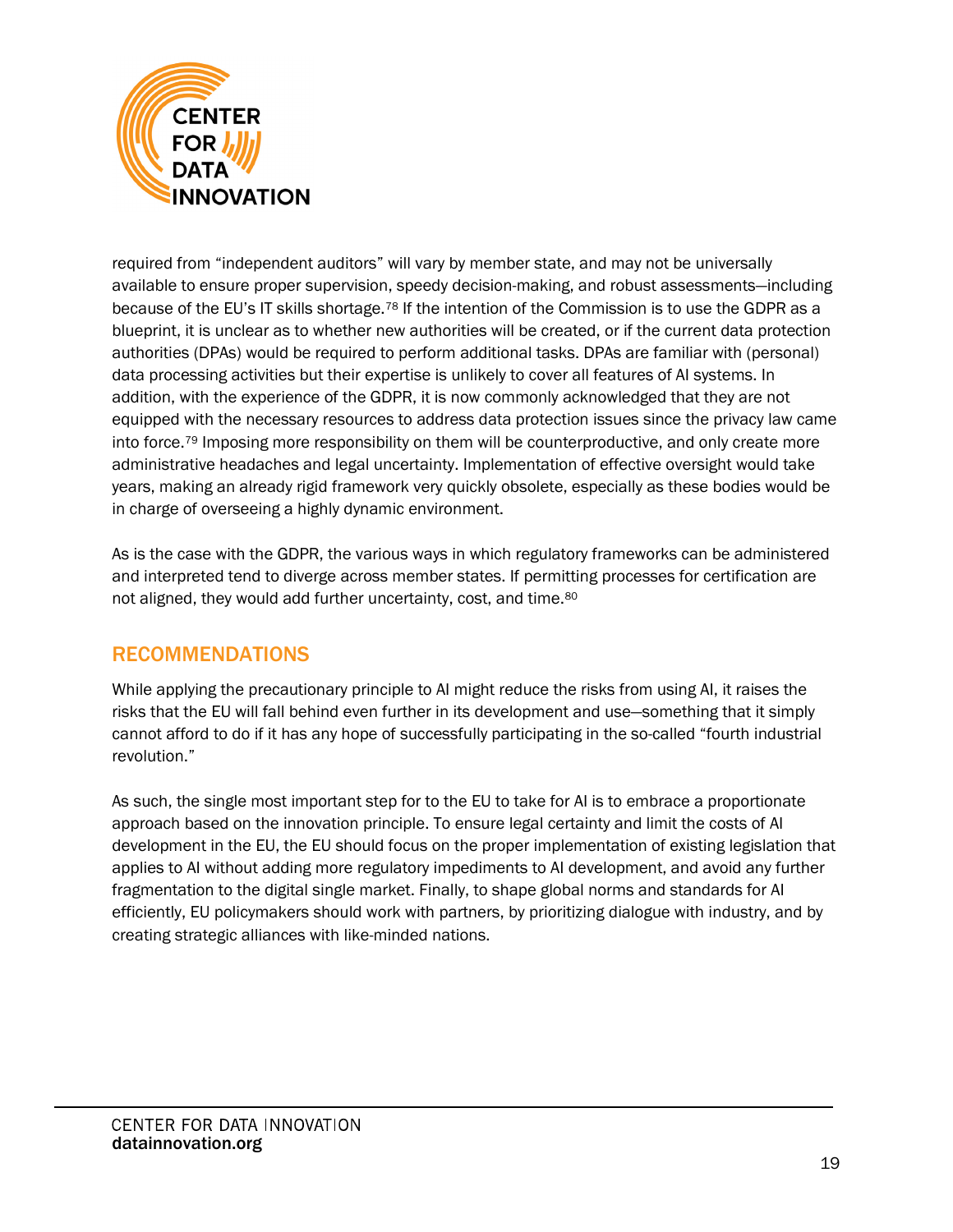

## 1. The Commission Should Develop a Proportionate Approach Based on the Innovation Principle

As a general rule, and as it considers policy orientations and responses governing future digital technologies, the EU should operate on the innovation principle, which holds that the vast majority of new innovations are beneficial and pose little risk, and adopt a precocious approach to regulation.

First, the Commission should foster concerted mechanisms that accelerate the transfer of technologies from lab innovations to commercial applications. An innovation-focused, future-proof, and market-proof framework should provide regulatory space for digital experimentation in near to real-world conditions such as with regulatory sandboxes, living labs, testbeds, and pilots, and leave room for new focus on a broad array of emerging technologies—including AI, but also the Internet of Things, blockchain, fintech, and various areas of applications such as smart cities and eHealth.<sup>[81](#page-29-9)</sup>

Second, the Commission should recognize that in most cases, it is not AI systems that should be regulated, but rather specific activities. For example, companies should be obligated to follow fair hiring practices regardless of whether or not they use AI applications as part of their recruitment process.

As such, the Commission should encourage the continued development and testing of AI systems based on voluntary, industry-led best practices and upfront self-assessment.[82](#page-30-0) The Commission should only consider new regulations in high-risk scenarios where there is clear evidence of consumer harm—rather than hypothetical harm. Instead of a sweeping, blanket category of "high-risk AI applications," the Commission should adopt a framework that targets, captures, and evaluates situations based on risks and harms caused by organizations' actions and activities. Regulators could use such a framework when evaluating which infractions should be pursued and what type of penalty should be administered based on a sliding scale of intent and resulting harm. Smaller penalties should result when consumers are not harmed and the company acts unintentionally, while larger penalties should result when consumers are harmed by a company's actions and that company acted with intent.[83](#page-30-1)

## 2. The Commission Should Ensure Legal Certainty and Limit the Cost of Using AI

#### *The Commission Should Resist Stricter Rules and Review Existing Policies*

As a general rule, the Commission should identify, analyze, and compare existing policies to identify gaps or overlaps that create unnecessary challenges to Europe's digital transformation in the current regulatory framework. The Commission should uphold its recent commitment to the "one in, one out"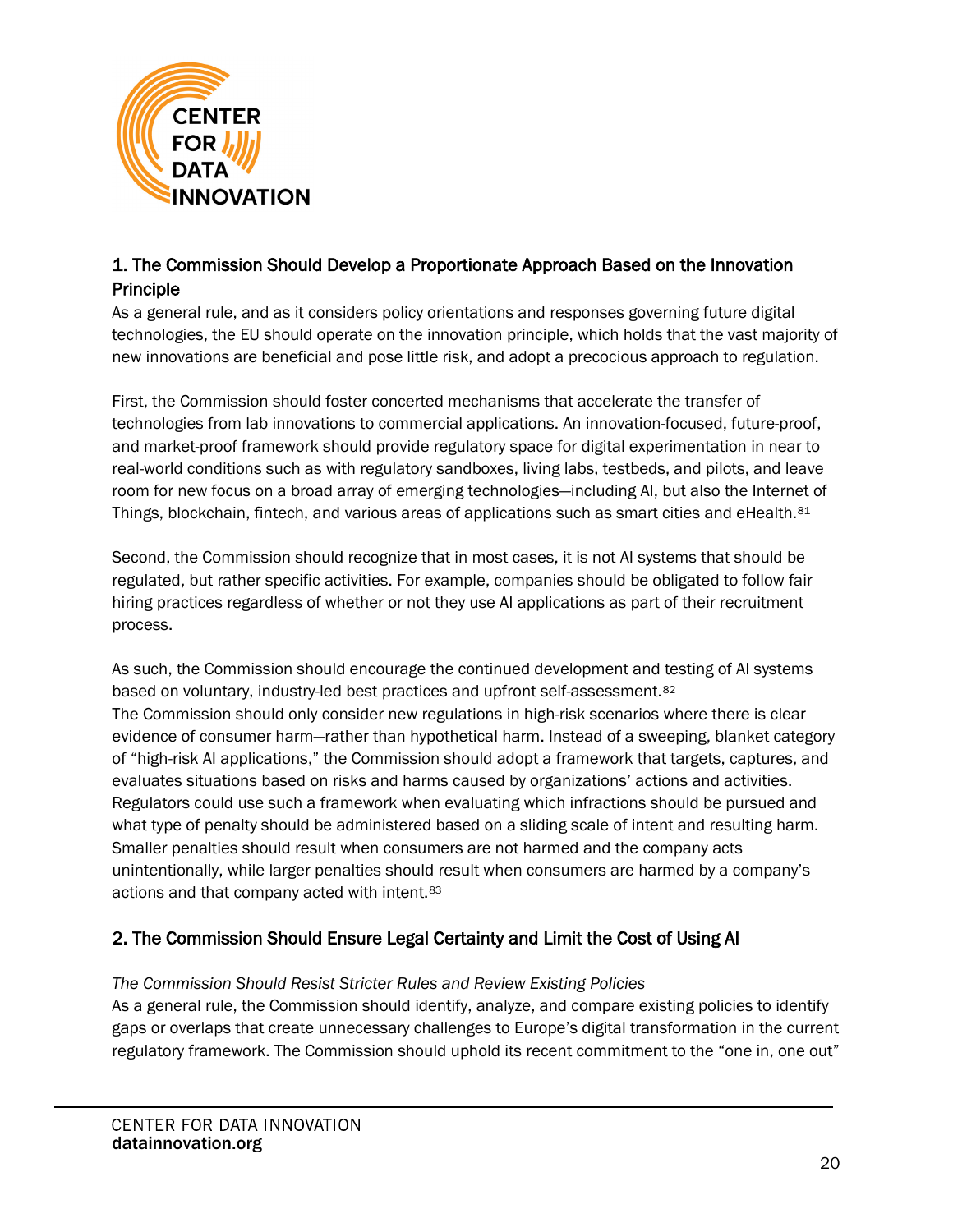

principle when creating new laws or regulatory frameworks, and proceed with creating new rules at a reasonable pace, while also striving to cut unnecessary and outdated regulations.<sup>[84](#page-30-2)</sup>

The Commission should forgo additional layers of discriminatory and bureaucratic rules similar to the GDPR, which are designed to further slow and constrain, rather than accelerate innovation.[85](#page-30-3) New regulations such as the proposed ex-ante conformity assessments will specifically impact AI, while involving a broader range of systems that would include personal, but also non-personal data. This would both replicate and go beyond the deficiencies and impediments of the GDPR, making it even more expensive and difficult than it already is for European businesses to use AI systems in many areas of the economy[.86](#page-30-4) Establishing additional bodies that will likely be understaffed and lack expertise will make these rules impractical and obstruct implementation.

If EU policymakers want to achieve "better regulation," the Commission should propose sectorspecific rules, and combine these with soft law instruments such as codes of conduct, in consultation with digital stakeholders.[87](#page-30-5)

EU policymakers should also learn the lessons of one-size-fits-all rules and modify existing regulations such as the GDPR to remediate shortcomings that prevent European businesses from using AI to its full potential and creating economically impactful products. Indeed, concerns over the negative impact of the GDPR are mounting within Europe's business community, particularly among startups.<sup>[88](#page-30-6)</sup> The EU should start by addressing the legal uncertainty caused by the diversity of DPAs across member states and the diverging interpretations of the law across national jurisdictions.<sup>[89](#page-31-0)</sup> It should also lift the unnecessary restrictions the GDPR has created for AI by limiting the collection, use, and processing of data.[90](#page-31-1)

The EU should hold off on any new regulations targeted exclusively at biometrics, especially without clear evidence of tangible harm. As long as organizations protect the biometric data the same way they protect other sensitive information, there should be no issue[.91](#page-31-2) The EU should also ease existing restrictions on facial recognition technology. The GDPR allows some government uses of facial recognition, but EU policymakers should clarify and relax GDPR's requirements, so that the law no longer exposes organizations testing facial recognition technology to sanctions.<sup>[92](#page-31-3)</sup>

#### *The Commission Should Deliver on the Digital Single Market*

To ensure legal certainty and the ability of EU businesses to scale, the Commission's framework should prevent further fragmentation of the block's digital single market.<sup>[93](#page-31-4)</sup> As the Commission rightly specifies, "a common European approach to AI is necessary to reach sufficient scale and avoid the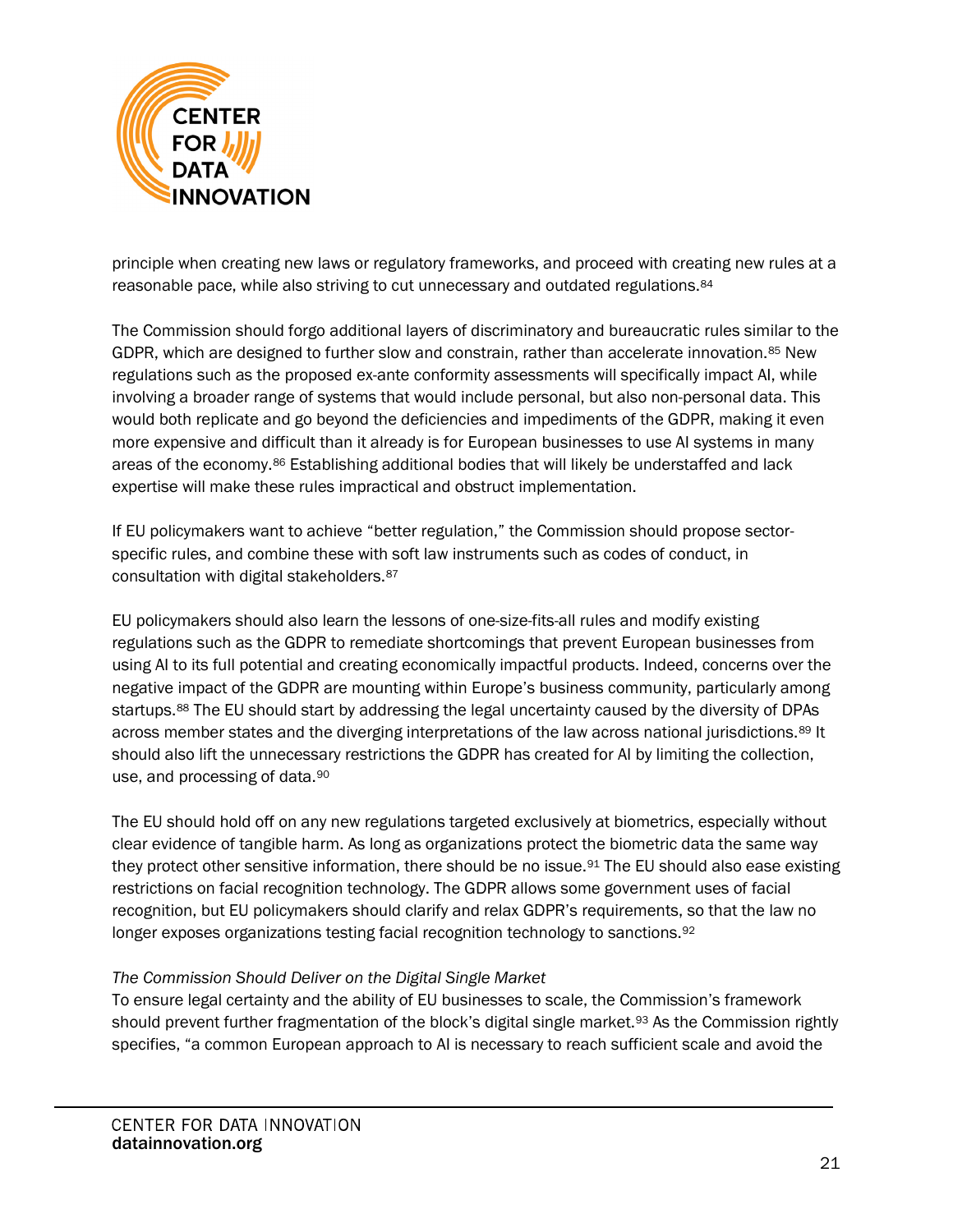

fragmentation of the single market," which "the introduction of national initiatives" could negatively impact.[94](#page-31-5) The white paper on AI also refers to the coordinated plan on AI developed with member states as "a good starting point in building closer cooperation on AI in Europe and in creating synergies to maximize investment in the AI value chain."<sup>[95](#page-31-6)</sup> The priority should be to create those synergies first.

The Commission "plans to further scale up access to finance in AI" for SMEs and scale-ups. The EU should however ensure that funding is directed primarily to those technology enterprises whose business models have a chance to scale. Propping up SMEs without doing away with the regulatory hurdles that prevents them from scaling up would be a waste of public investment.<sup>96</sup>

#### 3. The Commission Should Prioritize Dialogue With Industry

The Commission's proposal demands the operationalization of what remain abstract requirements that may not be applicable or actionable for all AI systems. The proposal should therefore lead to a framework that includes actionable criteria for assessment of AI systems by companies. It also requires a methodology and clear guidance for companies to tailor these requirements to specific applications. In this respect, the idea of "transforming the assessment list of the ethical guidelines into an indicative "curriculum" for developers of AI that will be made available as a resource for training institutions" is welcome, especially to ensure this assessment framework is actionable and applicable in practice.[97](#page-31-8)

The Commission should carefully review the feedback from companies participating in the High-Level Expert Group's piloting phase to ensure any rules it creates take into account the specificity and diversity of AI systems, and to address the loopholes that industry's feedback identified.<sup>[98](#page-31-9)</sup>

In revising the assessment list of ethical principles, EU policymakers should pose only necessary questions and contextualize them with sectoral case studies so that they offer developers actionable guidance.

Dialogue with industry—as well as with the general public<sup>99</sup>—should be front and center of the Commission's process, but is not sufficiently emphasized in the white paper. Nowhere in the document does the Commission propose or plan to encourage industry-led impact assessments, which it could use to collect evidence-based practices and investigate various sector-specific applications, situations, and use cases. For instance, the medical sector, which already is subject to strict regulations, is well positioned to offer an overview, best practices, and recommendations regarding the deployment and use of AI.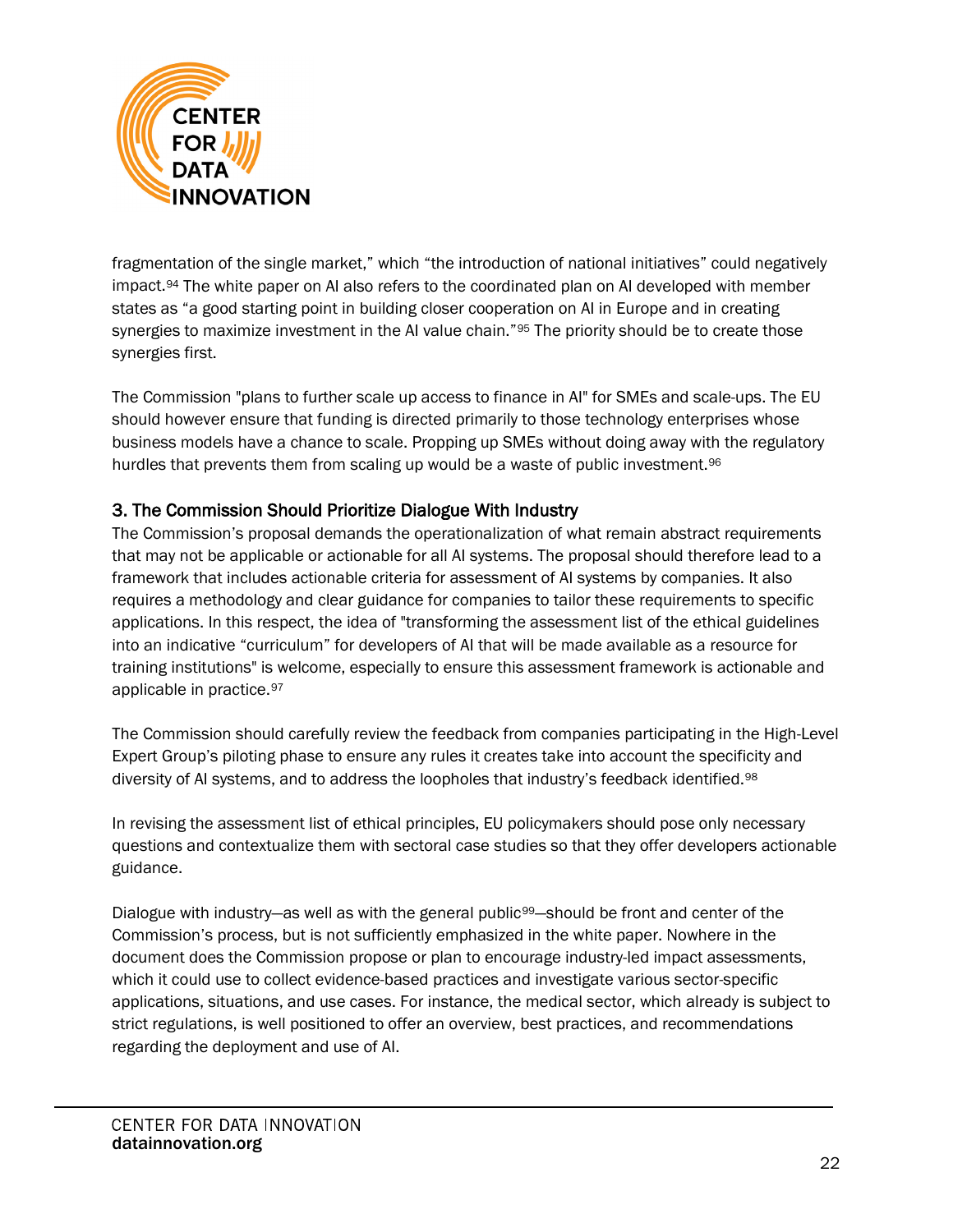

## 4. The Commission Should Involve EU Partners and Democratic Allies

The Commission's proposal was adopted before the coronavirus crisis. This raises the risk of an approach that would be outdated in a post-COVID-19 environment, and therefore requires adjustment for this AI framework to be realistic and viable. Indeed, the COVID-19 crisis has exposed the lack of preparedness and readiness of the EU to make full use of AI, including because its stringent data protection rules restrict the collection, use, and sharing of data that could have been useful to support a speedier development of AI solutions by researchers. In addition to the need for more and better-quality data, in light of a looming recession, the implementation of an EU-wide approach in AI will require funding, investments, and the pooling of resources such as research facilities.

This reality check should involve a stronger inclusion of EU geopolitical and trade partners. As the EU finds itself shorn of the United Kingdom—a major tech hub—any go-it-alone strategy would harvest isolation and decline.[100](#page-32-0) The gap between the EU and its peers will only widen.

In addition, a cooperative framework with standards set by allied democracies rather than by the EU alone stands a better chance to compete with China on AI, and on the promotion of democratic values and principles that the EU shares with various others.

The Commission does recognize the EU has a role to play in multilateral fora by influencing international discussions and ongoing work on AI, including through UNESCO, the OECD, and the United Nations International Telecommunication Union (ITU). It pledges to "continue to cooperate with like-minded countries."<sup>[101](#page-32-1)</sup> Unfortunately, the EU's objective to assert technological sovereignty, illustrated in the white paper on AI by the proposed conformity assessment certifications, risks excluding non-EU companies from the EU markets. Beyond, the EU's regulatory imperialism also risks excluding allied countries, while multilateral collaboration could help in shaping global standards and norms for AI.

While EU allies have contrasting attitudes toward China and Russia, there is a growing consensus on the need for global norms and standards for technologies like AI that align with democratic values. The EU can be audible if it offers constructive contributions within international fora such as the OECD and ICANN.

If the EU wants its values and principles to make headway while strengthening its technology capabilities and preserving its competitiveness, its priority should be to align with its allies on common values. The EU should not let China fill the void by setting the rules of the game in new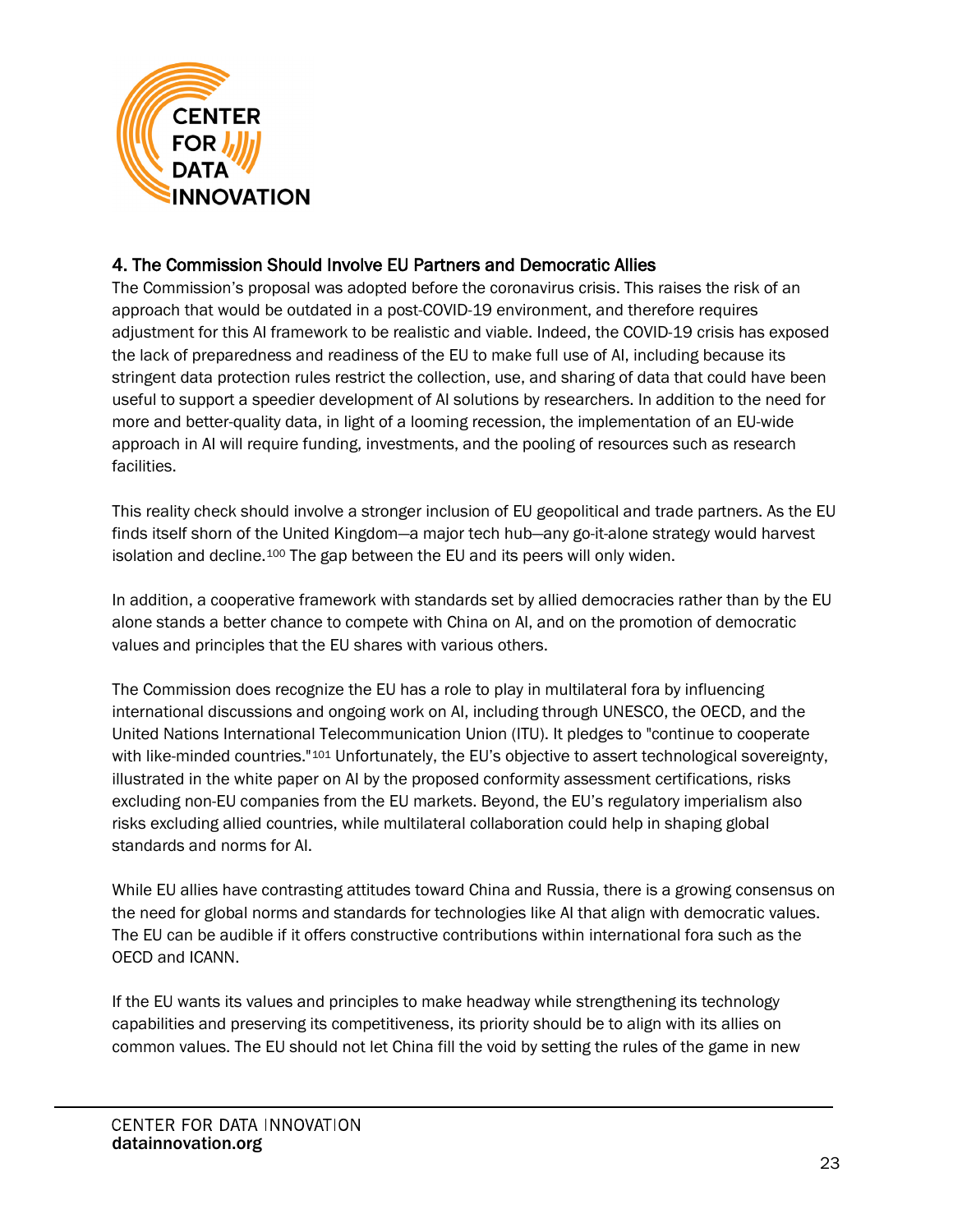

areas of ICT and breaking with past standards. To carry any weight, any talks promoting those values for AI should be focusing on how they differ from those of China and other autocratic countries.<sup>[102](#page-32-2)</sup> The transatlantic relation provides solid foundations on which the EU, the United States, and Canada could build, such as the G7's Global Partnership on AI (GPAI).[103](#page-32-3) In particular, commonalities between the EU and the United States remain significantly greater than their divergences.[104](#page-32-4) The EU could seek partnership with the U.S. National Institute of Standards and Technology (NIST), which has long-standing experience in assessing the capabilities of algorithms for technologies such as facial recognition. NIST's Face Recognition Vendor Test (FRVT) regularly assesses the capabilities of different face-recognition algorithms. These assessments provide policymakers and users with empirical data, and inform them about the accuracy, usefulness, capabilities, and limitations of the technology.[105](#page-32-5) Rather than reinventing the wheel with assessments that will prevent its own competitiveness and the development of AI on its market, the EU could engage with NIST on how to build similar tests for more AI applications.<sup>[106](#page-32-6)</sup>

The lack of concerted, joint reflection on legislative reforms can adversely impact allied jurisdictions. Democracies willing to protect their values should avoid transforming their regulatory regimes in a way that would fragment the digital economy: Inconsistent approaches will fast-forward the prevalence of China's own value system. As any mandates governing AI systems in the EU will have implications on non-EU jurisdictions and weaken foreign companies that heavily invest in Europe, the Commission should take these implications seriously when crafting rules for AI.

<span id="page-23-0"></span><sup>1</sup> European Commission, "Online consultation – White Paper on Artificial Intelligence – A European approach to excellence and trust" (European Commission's website), [https://ec.europa.eu/digital-single](https://ec.europa.eu/digital-single-market/en/news/white-paper-artificial-intelligence-european-approach-excellence-and-trust)[market/en/news/white-paper-artificial-intelligence-european-approach-excellence-and-trust;](https://ec.europa.eu/digital-single-market/en/news/white-paper-artificial-intelligence-european-approach-excellence-and-trust) European Commission, "White Paper On Artificial Intelligence - A European approach to excellence and trust" (European Commission, February 19, 2020), [https://ec.europa.eu/info/sites/info/files/commission-white](https://ec.europa.eu/info/sites/info/files/commission-white-paper-artificial-intelligence-feb2020_en.pdf)[paper-artificial-intelligence-feb2020\\_en.pdf.](https://ec.europa.eu/info/sites/info/files/commission-white-paper-artificial-intelligence-feb2020_en.pdf)

<span id="page-23-1"></span><sup>&</sup>lt;sup>2</sup> ITIF submitted separate comments on the white paper focusing on the proposal for an ex-ante conformity assessment framework and how this acts as a barrier to trade.

<span id="page-23-2"></span><sup>3</sup> "White Paper On Artificial Intelligence" (European Commission, February 19, 2020), p.1.

<span id="page-23-3"></span><sup>4</sup> Eline Chivot, "The EU's post-coronavirus Marshall Plan must have a focus on improving its digital economy" (Euronews, May 14, 2020), https://www.euronews.com/2020/05/14/the-eu-post-coronavirus-marshallplan-must-focus-on-improving-its-digital-economy-view; Eline Chivot, "Does Europe's Competition Policy Work Against EU Firms Getting Needed Scale?" (Center for Data Innovation, April 3, 2019), https://www.datainnovation.org/2019/04/does-europes-competition-policy-work-against-eu-firms-gettingneeded-scale/; Eline Chivot, "How the Next European Commission Should Tackle AI" (Center for Data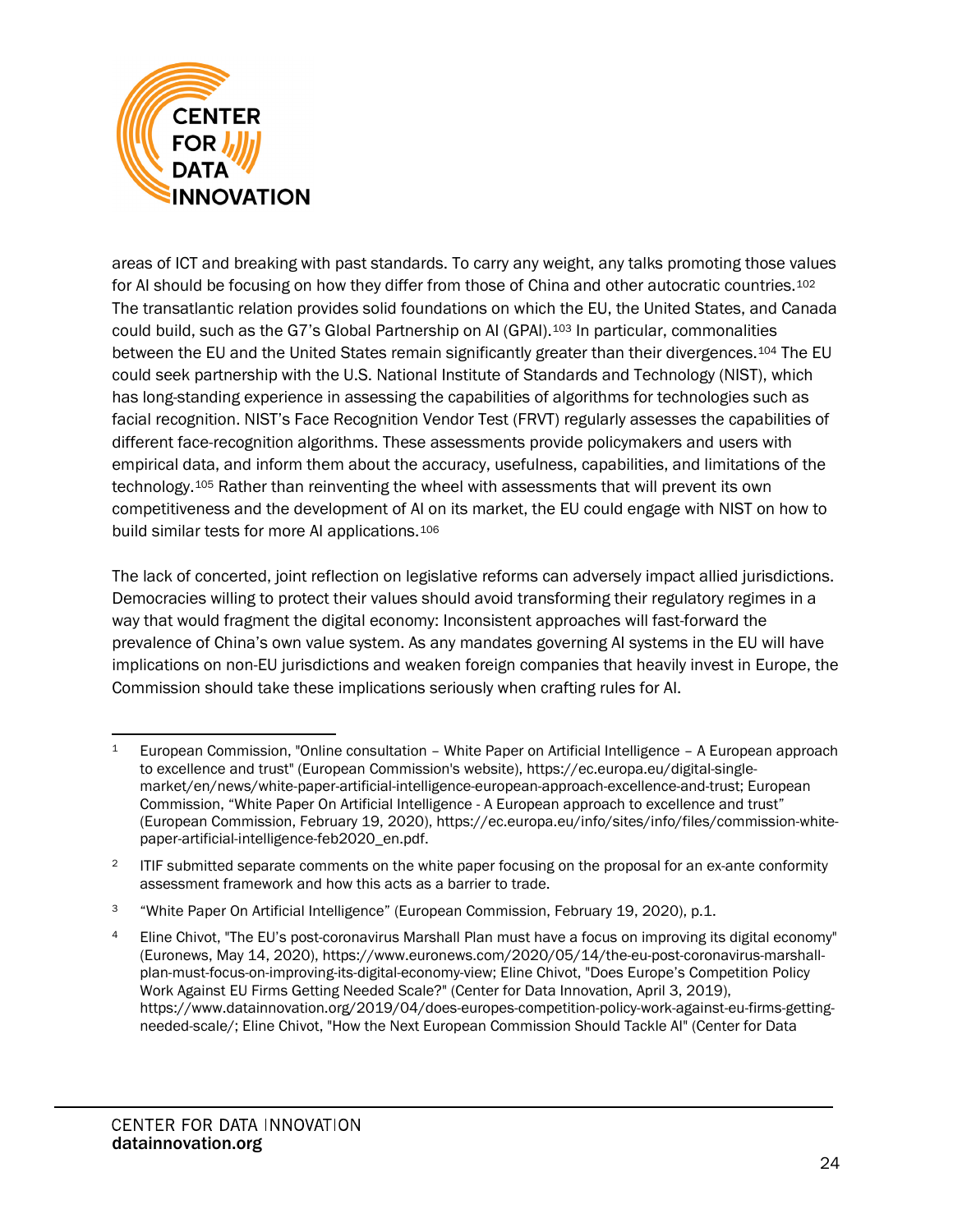

Innovation, September 4, 2019), https://www.datainnovation.org/2019/09/how-the-next-europeancommission-should-tackle-ai/.

- <span id="page-24-0"></span><sup>5</sup> Daniel Castro and Eline Chivot, "How the EU Should Revise its AI White Paper Before it is Published" (Center for Data Innovation, February 1, 2020), [https://www.datainnovation.org/2020/02/how-the-eu](https://www.datainnovation.org/2020/02/how-the-eu-should-revise-its-ai-white-paper-before-it-is-published/)[should-revise-its-ai-white-paper-before-it-is-published/.](https://www.datainnovation.org/2020/02/how-the-eu-should-revise-its-ai-white-paper-before-it-is-published/)
- <span id="page-24-1"></span><sup>6</sup> "White Paper On Artificial Intelligence" (European Commission, February 19, 2020), p.17.
- <span id="page-24-2"></span><sup>7</sup> Ibid., p.10.
- <span id="page-24-3"></span> $8$  Ibid., p.3 and p.4.
- <span id="page-24-4"></span><sup>9</sup> Ibid., p.4.
- <span id="page-24-5"></span><sup>10</sup> Eline Chivot, "How the Next European Commission Should Tackle AI" (Center for Data Innovation, September 4, 2019), [https://www.datainnovation.org/2019/09/how-the-next-european-commission](https://www.datainnovation.org/2019/09/how-the-next-european-commission-should-tackle-ai/)[should-tackle-ai/;](https://www.datainnovation.org/2019/09/how-the-next-european-commission-should-tackle-ai/) Robert D. Atkinson and Stephen Ezell, "Promoting European Growth, Productivity, and Competitiveness by Taking Advantage of the Next Digital Technology Wave" (ITIF, March 26, 2019), [https://itif.org/publications/2019/03/26/promoting-european-growth-productivity-and-competitiveness](https://itif.org/publications/2019/03/26/promoting-european-growth-productivity-and-competitiveness-taking-advantage)[taking-advantage.](https://itif.org/publications/2019/03/26/promoting-european-growth-productivity-and-competitiveness-taking-advantage)
- <span id="page-24-6"></span><sup>11</sup> "White Paper On Artificial Intelligence" (European Commission, February 19, 2020), p.6.
- <span id="page-24-7"></span><sup>12</sup> Ibid., p.7.
- <span id="page-24-8"></span><sup>13</sup> "Principle 3: Creation of a data-driven culture in the public sector" (OECD's website), [http://www.oecd.org/governance/digital-government/toolkit/principle3/.](http://www.oecd.org/governance/digital-government/toolkit/principle3/)
- <span id="page-24-9"></span><sup>14</sup> European Commission, Press Corner, "Member States and Commission to work together to boost artificial intelligence "made in Europe"" (European Commission, December 7, 2018), [http://europa.eu/rapid/press](http://europa.eu/rapid/press-release_IP-18-6689_en.htm)[release\\_IP-18-6689\\_en.htm;](http://europa.eu/rapid/press-release_IP-18-6689_en.htm) Ulrike Franke and Paola Sartori, "Machine politics: Europe and the AI revolution" (ECFR, July 11, 2019), [https://www.ecfr.eu/publications/summary/machine\\_politics\\_europe\\_and\\_the\\_ai\\_revolution.](https://www.ecfr.eu/publications/summary/machine_politics_europe_and_the_ai_revolution)
- <span id="page-24-10"></span><sup>15</sup> Eline Chivot and Daniel Castro, "Recommendations to the European Commission's High-Level Expert Group on AI on its "Draft AI Ethics Guidelines for Trustworthy AI"" (Center for Data Innovation, February 1, 2019), [https://www.datainnovation.org/2019/02/recommendations-to-the-european-commissions-high-level](https://www.datainnovation.org/2019/02/recommendations-to-the-european-commissions-high-level-expert-group-on-ai-on-its-draft-ai-ethics-guidelines-for-trustworthy-ai/)[expert-group-on-ai-on-its-draft-ai-ethics-guidelines-for-trustworthy-ai/.](https://www.datainnovation.org/2019/02/recommendations-to-the-european-commissions-high-level-expert-group-on-ai-on-its-draft-ai-ethics-guidelines-for-trustworthy-ai/)
- <span id="page-24-11"></span><sup>16</sup> "White Paper On Artificial Intelligence" (European Commission, February 19, 2020), p.10.
- <span id="page-24-12"></span><sup>17</sup> Daniel Castro and Michael McLaughlin, "Ten Ways the Precautionary Principle Undermines Progress in Artificial Intelligence" (ITIF, February 4, 2019), [https://itif.org/publications/2019/02/04/ten-ways](https://itif.org/publications/2019/02/04/ten-ways-precautionary-principle-undermines-progress-artificial-intelligence)[precautionary-principle-undermines-progress-artificial-intelligence.](https://itif.org/publications/2019/02/04/ten-ways-precautionary-principle-undermines-progress-artificial-intelligence)
- <span id="page-24-13"></span>18 Eline Chivot, "A Roadmap for Europe to Succeed in the Digital Economy" (Center for Data Innovation, December 2, 2019), [https://www.datainnovation.org/2019/12/a-roadmap-for-europe-to-succeed-in-the](https://www.datainnovation.org/2019/12/a-roadmap-for-europe-to-succeed-in-the-digital-economy/)[digital-economy/.](https://www.datainnovation.org/2019/12/a-roadmap-for-europe-to-succeed-in-the-digital-economy/)
- <span id="page-24-14"></span><sup>19</sup> Eline Chivot, "How the Next European Commission Should Tackle Al" (Center for Data Innovation, September 4, 2019), [https://www.datainnovation.org/2019/09/how-the-next-european-commission](https://www.datainnovation.org/2019/09/how-the-next-european-commission-should-tackle-ai/)[should-tackle-ai/;](https://www.datainnovation.org/2019/09/how-the-next-european-commission-should-tackle-ai/) Eline Chivot and Daniel Castro, "The EU's "Softball" Approach to Artificial Intelligence Will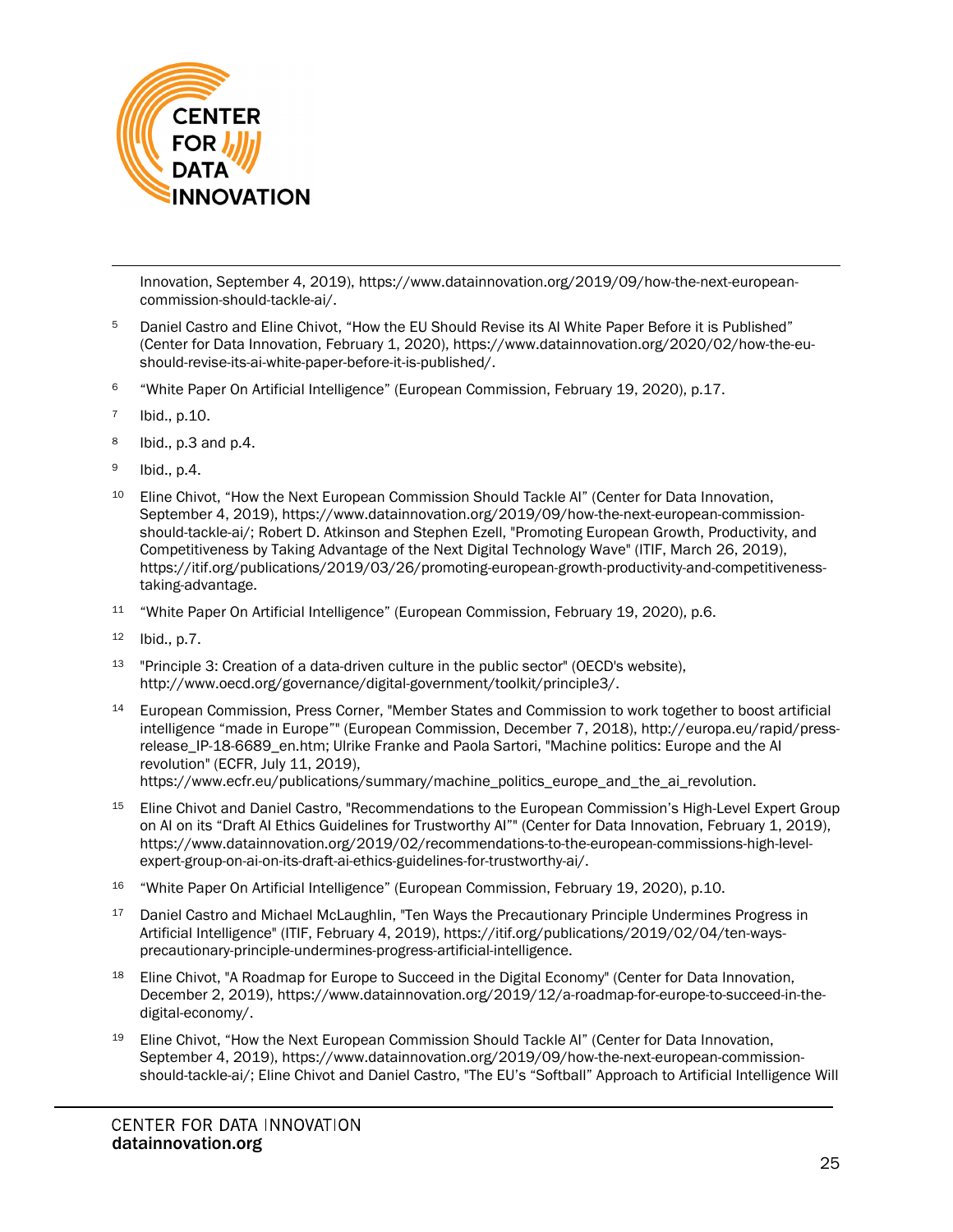

Lose to China's "Hardball"" (Center for Data Innovation, February 5, 2019), [https://www.datainnovation.org/2019/02/the-eus-softball-approach-to-artificial-intelligence-will-lose-to](https://www.datainnovation.org/2019/02/the-eus-softball-approach-to-artificial-intelligence-will-lose-to-chinas-hardball/)[chinas-hardball/.](https://www.datainnovation.org/2019/02/the-eus-softball-approach-to-artificial-intelligence-will-lose-to-chinas-hardball/)

- <span id="page-25-0"></span><sup>20</sup> "White Paper On Artificial Intelligence" (European Commission, February 19, 2020), p.3.
- <span id="page-25-1"></span> $21$  Ibid., p.3 and p.9.
- <span id="page-25-2"></span><sup>22</sup> Ibid., p.20.
- <span id="page-25-3"></span><sup>23</sup> Eline Chivot, "Initial Lessons Learned From Piloting the EU's AI Ethics Assessment List" (Center for Data Innovation, March 1, 2020), [https://www.datainnovation.org/2020/03/initial-lessons-learned-from](https://www.datainnovation.org/2020/03/initial-lessons-learned-from-piloting-the-eus-ai-ethics-assessment-list/)[piloting-the-eus-ai-ethics-assessment-list/;](https://www.datainnovation.org/2020/03/initial-lessons-learned-from-piloting-the-eus-ai-ethics-assessment-list/) techUK, "AI HLEG piloting phase survey on assessment list (general user)" (European Commission's Futurium platform),

[https://ec.europa.eu/futurium/sites/futurium/files/aihleg\\_pilot\\_trustworthyai\\_techuk\\_final\\_1.pdf;](https://ec.europa.eu/futurium/sites/futurium/files/aihleg_pilot_trustworthyai_techuk_final_1.pdf) AI4Belgium, "Feedback Report on the "Trustworthy AI Assessment List" in the context of the Piloting Process of the Ethics Guidelines for Trustworthy AI" (European Commission's Futurium platform, October 28, 2019),

[https://ec.europa.eu/futurium/sites/futurium/files/ai4belgium\\_feedback\\_report\\_final\\_28.10.pdf.](https://ec.europa.eu/futurium/sites/futurium/files/ai4belgium_feedback_report_final_28.10.pdf)

- <span id="page-25-4"></span><sup>24</sup> Nick Wallace and Daniel Castro, "The Impact of the EU's New Data Protection Regulation on AI" (Center for Data Innovation, March 27, 2018), [http://www2.datainnovation.org/2018-impact-gdpr-ai.pdf.](http://www2.datainnovation.org/2018-impact-gdpr-ai.pdf)
- <span id="page-25-5"></span><sup>25</sup> AI4Belgium, "Feedback Report on the "Trustworthy AI Assessment List" in the context of the Piloting Process of the Ethics Guidelines for Trustworthy AI" (European Commission's Futurium platform, October 28, 2019),

[https://ec.europa.eu/futurium/sites/futurium/files/ai4belgium\\_feedback\\_report\\_final\\_28.10.pdf.](https://ec.europa.eu/futurium/sites/futurium/files/ai4belgium_feedback_report_final_28.10.pdf)

- <span id="page-25-6"></span><sup>26</sup> Developers Alliance, "The standpoints of our contribution to the piloting process on the Trustworthy Assessment List, developed by the AI HLEG,[" https://www.developersalliance.org/ai-hleg-standpoints.](https://www.developersalliance.org/ai-hleg-standpoints)
- <span id="page-25-7"></span><sup>27</sup> Dr. Matt Turek, "Explainable Artificial Intelligence (XAI)" (Defense Advanced Research Projects Agency (DARPA))[, https://www.darpa.mil/program/explainable-artificial-intelligence;](https://www.darpa.mil/program/explainable-artificial-intelligence) Aleksandra Mojsilovic, "Introducing AI Explainability 360" (IBM Research Blog, August 8, 2019), [https://www.ibm.com/blogs/research/2019/08/ai-explainability-360/.](https://www.ibm.com/blogs/research/2019/08/ai-explainability-360/)
- <span id="page-25-8"></span><sup>28</sup> Cassie Kozyrkov, "Explainable AI won't deliver. Here's why." (Hackernoon, November 16, 2018), [https://hackernoon.com/explainable-ai-wont-deliver-here-s-why-6738f54216be;](https://hackernoon.com/explainable-ai-wont-deliver-here-s-why-6738f54216be) "Even human's decisionmaking processes aren't fully known:" Developers Alliance, "The standpoints of our contribution to the piloting process on the Trustworthy Assessment List, developed by the AI HLEG," [https://www.developersalliance.org/ai-hleg-standpoints.](https://www.developersalliance.org/ai-hleg-standpoints)
- <span id="page-25-9"></span><sup>29</sup> Joshua New and Daniel Castro, "How Policymakers Can Foster Algorithmic Accountability" (Center for Data Innovation, May 21, 2018), [https://www.datainnovation.org/2018/05/how-policymakers-can-foster](https://www.datainnovation.org/2018/05/how-policymakers-can-foster-algorithmic-accountability/)[algorithmic-accountability/.](https://www.datainnovation.org/2018/05/how-policymakers-can-foster-algorithmic-accountability/)
- <span id="page-25-10"></span><sup>30</sup> "White Paper On Artificial Intelligence" (European Commission, February 19, 2020), p.11. See also, p.21: "the output of the AI system does not become effective unless it has been previously reviewed and validated by a human."
- <span id="page-25-11"></span><sup>31</sup> Ibid., p.15.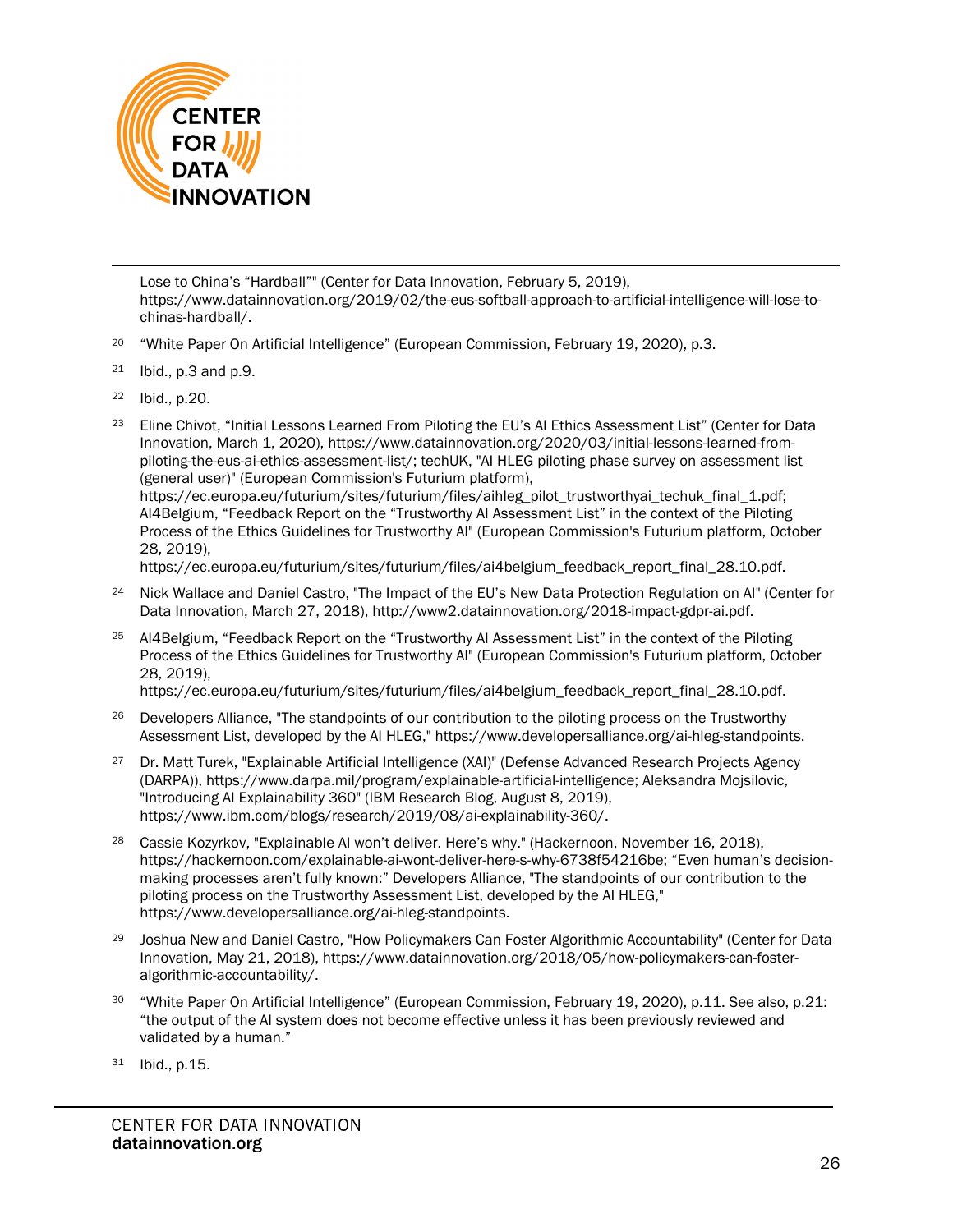

- <span id="page-26-0"></span><sup>32</sup> Joshua New, "AI Needs Better Data, Not Just More Data" (Center for Data Innovation, March 20, 2019), [https://www.datainnovation.org/2019/03/ai-needs-better-data-not-just-more-data/.](https://www.datainnovation.org/2019/03/ai-needs-better-data-not-just-more-data/)
- <span id="page-26-1"></span><sup>33</sup> SAP AI Ethics Steering Committee, "Guiding Principles for Artificial Intelligence" (SAP, September 2018), [https://d.dam.sap.com/m/zKaSxze/59552\\_GB\\_59552\\_enUS.pdf;](https://d.dam.sap.com/m/zKaSxze/59552_GB_59552_enUS.pdf) Kent Walker, "Responding to the European Commission's AI white paper" (Google Blog, May 28, 2020), [https://www.blog.google/around](https://www.blog.google/around-the-globe/google-europe/responding-to-the-european-commissions-ai-white-paper/)[the-globe/google-europe/responding-to-the-european-commissions-ai-white-paper/.](https://www.blog.google/around-the-globe/google-europe/responding-to-the-european-commissions-ai-white-paper/)
- <span id="page-26-2"></span><sup>34</sup> Eline Chivot and Daniel Castro, "Recommendations to the European Commission's High-Level Expert Group on AI on its "Draft AI Ethics Guidelines for Trustworthy AI"" (Center for Data Innovation, February 1, 2019), [https://www.datainnovation.org/2019/02/recommendations-to-the-european-commissions-high-level](https://www.datainnovation.org/2019/02/recommendations-to-the-european-commissions-high-level-expert-group-on-ai-on-its-draft-ai-ethics-guidelines-for-trustworthy-ai/)[expert-group-on-ai-on-its-draft-ai-ethics-guidelines-for-trustworthy-ai/.](https://www.datainnovation.org/2019/02/recommendations-to-the-european-commissions-high-level-expert-group-on-ai-on-its-draft-ai-ethics-guidelines-for-trustworthy-ai/)
- <span id="page-26-3"></span><sup>35</sup> Joshua New, "Worried About Bias in AI? Worry About Humans Instead" (Center for Data Innovation, February 12, 2019)[, https://www.datainnovation.org/2019/02/worried-about-bias-in-ai-worry-about](https://www.datainnovation.org/2019/02/worried-about-bias-in-ai-worry-about-humans-instead/)[humans-instead/.](https://www.datainnovation.org/2019/02/worried-about-bias-in-ai-worry-about-humans-instead/)
- <span id="page-26-4"></span><sup>36</sup> "White Paper On Artificial Intelligence" (European Commission, February 19, 2020), p.11.
- <span id="page-26-5"></span><sup>37</sup> Karen Hao, "A US government study confirms most face recognition systems are racist" (MIT Technology Review, December 20, 2019), [https://www.technologyreview.com/2019/12/20/79/ai-face-recognition](https://www.technologyreview.com/2019/12/20/79/ai-face-recognition-racist-us-government-nist-study/)[racist-us-government-nist-study/.](https://www.technologyreview.com/2019/12/20/79/ai-face-recognition-racist-us-government-nist-study/)
- <span id="page-26-6"></span>38 Daniel Castro, "Are Governments Right to Ban Facial Recognition Technology?" (GovTech, April/May 2019), [https://www.govtech.com/products/Are-Governments-Right-to-Ban-Facial-Recognition-Technology.html.](https://www.govtech.com/products/Are-Governments-Right-to-Ban-Facial-Recognition-Technology.html)
- <span id="page-26-7"></span><sup>39</sup> "White Paper On Artificial Intelligence" (European Commission, February 19, 2020), p.19 and p.8.
- <span id="page-26-8"></span><sup>40</sup> Armand Ruiz, "The 80/20 data science dilemma," The Cognitive Coder (InfoWorld, September 26, 2017), [https://www.infoworld.com/article/3228245/the-80-20-data-science-dilemma.html.](https://www.infoworld.com/article/3228245/the-80-20-data-science-dilemma.html)
- <span id="page-26-9"></span><sup>41</sup> Thomas C. Redman, "If Your Data Is Bad, Your Machine Learning Tools Are Useless" (Harvard Business Review, April 2, 2018), [https://hbr.org/2018/04/if-your-data-is-bad-your-machine-learning-tools-are](https://hbr.org/2018/04/if-your-data-is-bad-your-machine-learning-tools-are-useless)[useless.](https://hbr.org/2018/04/if-your-data-is-bad-your-machine-learning-tools-are-useless)
- <span id="page-26-10"></span><sup>42</sup> Joshua New, "Worried About Bias in AI? Worry About Humans Instead" (Center for Data Innovation, February 12, 2019)[, https://www.datainnovation.org/2019/02/worried-about-bias-in-ai-worry-about](https://www.datainnovation.org/2019/02/worried-about-bias-in-ai-worry-about-humans-instead/)[humans-instead/;](https://www.datainnovation.org/2019/02/worried-about-bias-in-ai-worry-about-humans-instead/) John R. Smith, "'Diversity in Faces' Dataset to Advance Study of Fairness in Facial Recognition Systems" (IBM Research Releases, January 29, 2019), [https://www.ibm.com/blogs/research/2019/01/diversity-in-faces/.](https://www.ibm.com/blogs/research/2019/01/diversity-in-faces/)
- <span id="page-26-11"></span><sup>43</sup> Joshua New, "AI Needs Better Data, Not Just More Data" (Center for Data Innovation, March 20, 2019), [https://www.datainnovation.org/2019/03/ai-needs-better-data-not-just-more-data/.](https://www.datainnovation.org/2019/03/ai-needs-better-data-not-just-more-data/)
- <span id="page-26-12"></span><sup>44</sup> Daniel Castro, "Europe Will Be Left Behind If It Focuses On Ethics And Not Keeping Pace In AI Development" (Center for Data Innovation, August 20, 2019), [https://www.datainnovation.org/2019/08/europe-will-be-left-behind-if-it-focuses-on-ethics-and-not](https://www.datainnovation.org/2019/08/europe-will-be-left-behind-if-it-focuses-on-ethics-and-not-keeping-pace-in-ai-development/)[keeping-pace-in-ai-development/.](https://www.datainnovation.org/2019/08/europe-will-be-left-behind-if-it-focuses-on-ethics-and-not-keeping-pace-in-ai-development/)
- <span id="page-26-13"></span><sup>45</sup> Ibid.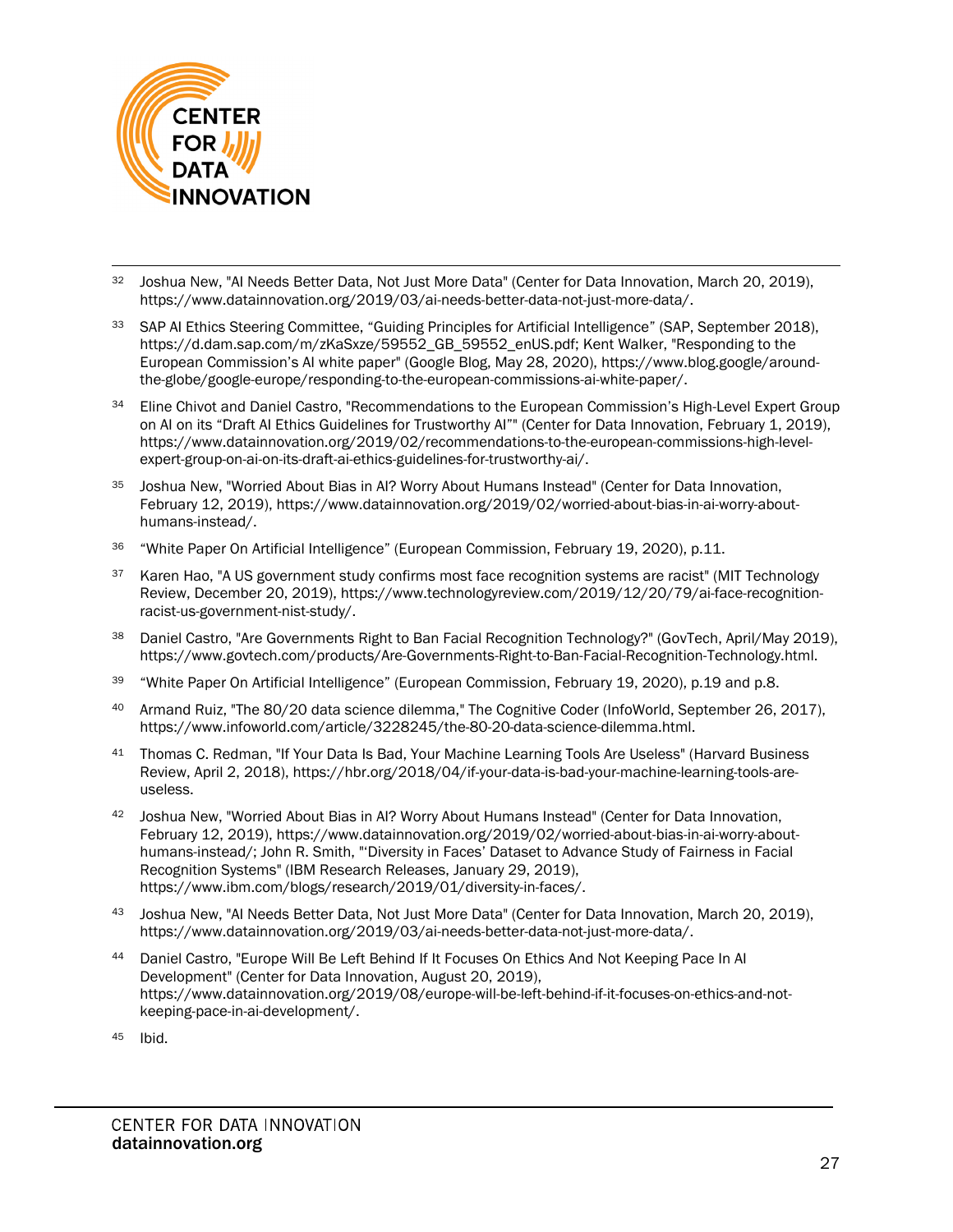

- <span id="page-27-0"></span><sup>46</sup> Daniel Castro, "Bad News, Europe: Consumers Do Not Want to Buy an "Ethical" Smart Toaster" (Center for Data Innovation, March 27, 2019), [https://www.datainnovation.org/2019/03/bad-news-europe](https://www.datainnovation.org/2019/03/bad-news-europe-consumers-do-not-want-to-buy-an-ethical-smart-toaster/)[consumers-do-not-want-to-buy-an-ethical-smart-toaster/.](https://www.datainnovation.org/2019/03/bad-news-europe-consumers-do-not-want-to-buy-an-ethical-smart-toaster/)
- <span id="page-27-1"></span><sup>47</sup> Ibid.
- <span id="page-27-2"></span>48 Eline Chivot and Daniel Castro, "The EU's "Softball" Approach to Artificial Intelligence Will Lose to China's "Hardball"" (Center for Data Innovation, February 5, 2019), [https://www.datainnovation.org/2019/02/the-eus-softball-approach-to-artificial-intelligence-will-lose-to](https://www.datainnovation.org/2019/02/the-eus-softball-approach-to-artificial-intelligence-will-lose-to-chinas-hardball/)[chinas-hardball/.](https://www.datainnovation.org/2019/02/the-eus-softball-approach-to-artificial-intelligence-will-lose-to-chinas-hardball/)
- <span id="page-27-3"></span><sup>49</sup> Natalia Drozdiak, "Coronavirus Isn't Stopping Europe's Push to Regulate AI" (Bloomberg, April 6, 2020), [https://www.bloomberg.com/news/articles/2020-04-07/coronavirus-isn-t-stopping-europe-s-push-to](https://www.bloomberg.com/news/articles/2020-04-07/coronavirus-isn-t-stopping-europe-s-push-to-regulate-ai)[regulate-ai.](https://www.bloomberg.com/news/articles/2020-04-07/coronavirus-isn-t-stopping-europe-s-push-to-regulate-ai)
- <span id="page-27-4"></span><sup>50</sup> "White Paper On Artificial Intelligence" (European Commission, February 19, 2020), p.13.
- <span id="page-27-5"></span><sup>51</sup> Ibid., p.3 and p.9. The feedback raised concerns that questions and themes on the assessment list are not relevant to all sectors, or are already covered by existing EU legislation which could cause confusion in product development. For instance, the section on privacy and data governance overlaps with the requirements of the GDPR. See RELX, "Response to EU High Level Expert Working Group – Ethics Guidelines – Trustworthy AI Assessment List Pilot" (European Commission's Futurium platform, November 29, 2019),

[https://ec.europa.eu/futurium/sites/futurium/files/20191129\\_relx\\_response\\_to\\_eu\\_hleg\\_ai\\_assessmen](https://ec.europa.eu/futurium/sites/futurium/files/20191129_relx_response_to_eu_hleg_ai_assessment_list_final.pdf) [t\\_list\\_final.pdf.](https://ec.europa.eu/futurium/sites/futurium/files/20191129_relx_response_to_eu_hleg_ai_assessment_list_final.pdf)

- <span id="page-27-6"></span><sup>52</sup> "White Paper On Artificial Intelligence" (European Commission, February 19, 2020), p.14.
- <span id="page-27-7"></span>53 Daniel Castro and Eline Chivot, "How the EU Should Revise its AI White Paper Before it is Published" (Center for Data Innovation, February 1, 2020), [https://www.datainnovation.org/2020/02/how-the-eu](https://www.datainnovation.org/2020/02/how-the-eu-should-revise-its-ai-white-paper-before-it-is-published/)[should-revise-its-ai-white-paper-before-it-is-published/.](https://www.datainnovation.org/2020/02/how-the-eu-should-revise-its-ai-white-paper-before-it-is-published/)
- <span id="page-27-8"></span><sup>54</sup> "White Paper On Artificial Intelligence" (European Commission, February 19, 2020), p.12.
- <span id="page-27-9"></span><sup>55</sup> Ibid., p.23.
- <span id="page-27-10"></span><sup>56</sup> Ibid., p.10 and p.12.
- <span id="page-27-11"></span>57 Daniel Castro and Eline Chivot, "How the EU Should Revise its AI White Paper Before it is Published" (Center for Data Innovation, February 1, 2020), [https://www.datainnovation.org/2020/02/how-the-eu](https://www.datainnovation.org/2020/02/how-the-eu-should-revise-its-ai-white-paper-before-it-is-published/)[should-revise-its-ai-white-paper-before-it-is-published/.](https://www.datainnovation.org/2020/02/how-the-eu-should-revise-its-ai-white-paper-before-it-is-published/)
- <span id="page-27-12"></span><sup>58</sup> "White Paper On Artificial Intelligence" (European Commission, February 19, 2020), p.17 and footnote.
- <span id="page-27-13"></span><sup>59</sup> European Commission, Press Corner, "Commission postpones application of the Medical Devices Regulation to prioritize the fight against coronavirus" (European Commission, April 3, 2020), [https://ec.europa.eu/commission/presscorner/detail/en/IP\\_20\\_589.](https://ec.europa.eu/commission/presscorner/detail/en/IP_20_589)
- <span id="page-27-14"></span><sup>60</sup> "White Paper On Artificial Intelligence" (European Commission, February 19, 2020), p.14.
- <span id="page-27-15"></span><sup>61</sup> Ibid, p.24.
- <span id="page-27-16"></span><sup>62</sup> Ibid., p.19.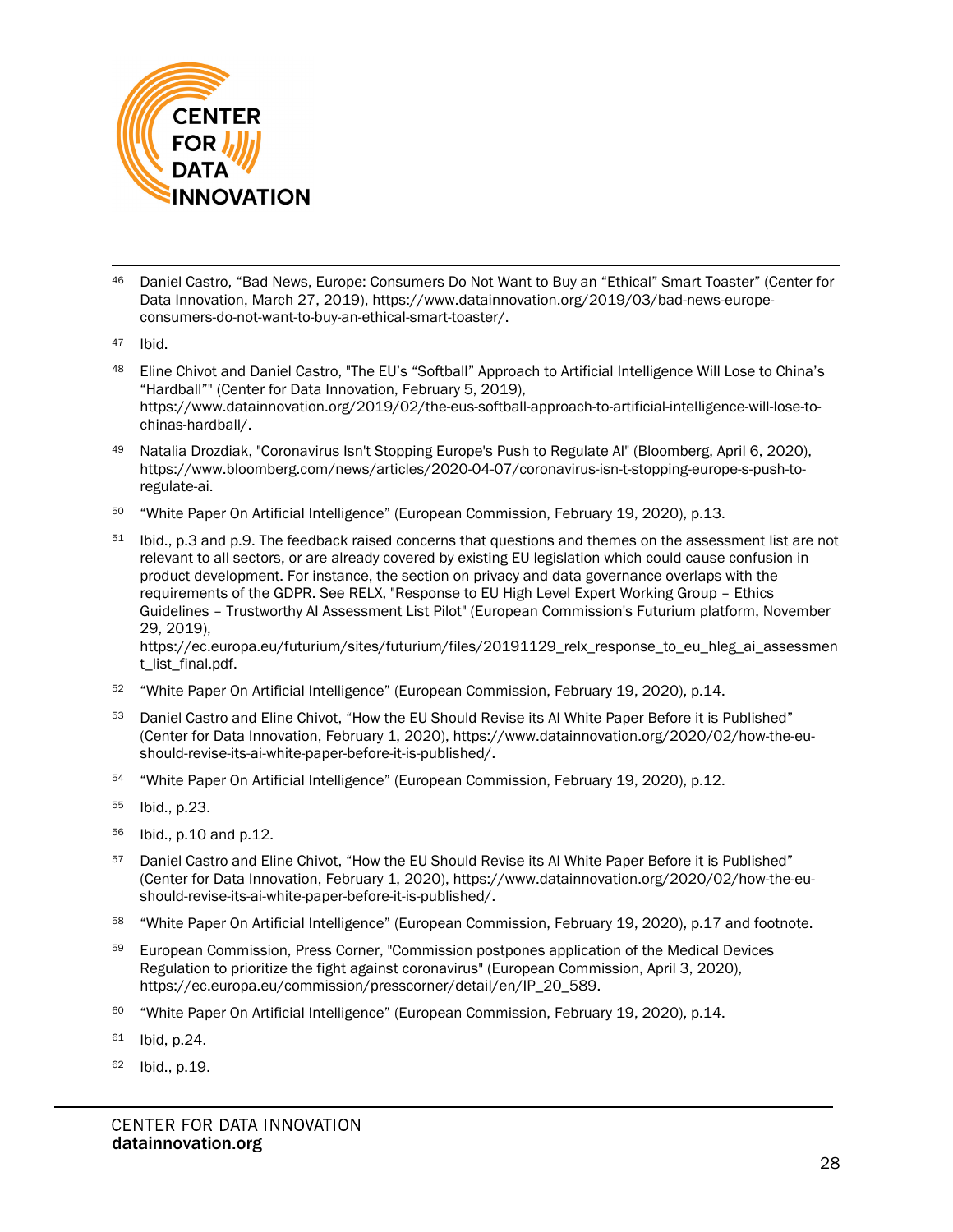

<sup>63</sup> Ibid., p.24.

- <span id="page-28-1"></span><span id="page-28-0"></span>64 Daniel Castro and Eline Chivot, "How the EU Should Revise its AI White Paper Before it is Published" (Center for Data Innovation, February 1, 2020), [https://www.datainnovation.org/2020/02/how-the-eu](https://www.datainnovation.org/2020/02/how-the-eu-should-revise-its-ai-white-paper-before-it-is-published/)[should-revise-its-ai-white-paper-before-it-is-published/.](https://www.datainnovation.org/2020/02/how-the-eu-should-revise-its-ai-white-paper-before-it-is-published/)
- <span id="page-28-2"></span><sup>65</sup> Natalia Drozdiak, "Coronavirus Isn't Stopping Europe's Push to Regulate AI" (Bloomberg, April 6, 2020), [https://www.bloomberg.com/news/articles/2020-04-07/coronavirus-isn-t-stopping-europe-s-push-to](https://www.bloomberg.com/news/articles/2020-04-07/coronavirus-isn-t-stopping-europe-s-push-to-regulate-ai)[regulate-ai.](https://www.bloomberg.com/news/articles/2020-04-07/coronavirus-isn-t-stopping-europe-s-push-to-regulate-ai)
- <span id="page-28-3"></span><sup>66</sup> "White Paper On Artificial Intelligence" (European Commission, February 19, 2020), p.19.
- <span id="page-28-4"></span>67 Communication from the Commission to the European Parliament, the European Council, the Council, the European Economic and Social Committee and the Committee of the Regions, "A European Strategy for Data" (European Commission, February 19, 2020),

[https://ec.europa.eu/info/sites/info/files/communicationeuropean-strategy-data-19feb2020\\_en.pdf,](https://ec.europa.eu/info/sites/info/files/communicationeuropean-strategy-data-19feb2020_en.pdf) p.8; Eline Chivot and Daniel Castro, "Response to the European Commission's Consultation on the European Strategy for Data" (Center for Data Innovation, May 31, 2020)[, http://www2.datainnovation.org/2020-eu](http://www2.datainnovation.org/2020-eu-data-strategy.pdf)[data-strategy.pdf,](http://www2.datainnovation.org/2020-eu-data-strategy.pdf) p.17.

- <span id="page-28-5"></span>"Consultation on the white paper on AI - A European approach: Google's submission" (Google, May 28, 2020), [https://www.blog.google/documents/77/Googles\\_submission\\_to\\_EC\\_AI\\_consultation\\_1.pdf,](https://www.blog.google/documents/77/Googles_submission_to_EC_AI_consultation_1.pdf) p.34.
- <span id="page-28-6"></span><sup>69</sup> "White Paper On Artificial Intelligence" (European Commission, February 19, 2020), p.18.
- <span id="page-28-7"></span><sup>70</sup> Eline Chivot and Daniel Castro, "The EU Should Not Stand In The Way Of Facial Recognition Technology" (Center for Data Innovation, October 28, 2019), [https://www.datainnovation.org/2019/10/the-eu-should](https://www.datainnovation.org/2019/10/the-eu-should-not-stand-in-the-way-of-facial-recognition-technology/)[not-stand-in-the-way-of-facial-recognition-technology/.](https://www.datainnovation.org/2019/10/the-eu-should-not-stand-in-the-way-of-facial-recognition-technology/)
- <span id="page-28-8"></span><sup>71</sup> Jyri Rajamaki, Tuomas Turunen, Aki Harju, Miia Heikkila, Maarit Hilakivi, Sami Rusanen, "Face Recognition as an Airport and Seaport Security Tool" (WSEAS Transactions on Information Science and Applications, Volume 6, Issue 7, July 2009), [https://pdfs.semanticscholar.org/f173/f494ec97b4591fb75967f6196acf59a7dc38.pdf;](https://pdfs.semanticscholar.org/f173/f494ec97b4591fb75967f6196acf59a7dc38.pdf) BBC, "Facial

recognition: School ID checks lead to GDPR fine" (BBC.com, August 27, 2019),

[https://www.bbc.com/news/technology-49489154;](https://www.bbc.com/news/technology-49489154) Daniel Castro, "Are Governments Right to Ban Facial Recognition Technology?" (GovTech, April/May 2019), [https://www.govtech.com/products/Are-](https://www.govtech.com/products/Are-Governments-Right-to-Ban-Facial-Recognition-Technology.html)[Governments-Right-to-Ban-Facial-Recognition-Technology.html;](https://www.govtech.com/products/Are-Governments-Right-to-Ban-Facial-Recognition-Technology.html) Associated Press, "Schools using facial recognition tech to boost safety" (New York Post, July 23, 2018),

https://nypost.com/2018/07/23/schools-using-facial-recognition-tech-to-boost-safety/; Anthony Cuthbertson, "Indian police trace 3,000 missing children in just four days using facial recognition technology" (Independent, April 24, 2018), https://www.independent.co.uk/life-style/gadgets-andtech/news/india-police-missing-children-facial-recognition-tech-trace-find-reunite-a8320406.html; Alexandra Ossola, "AI Tool Helps Law Enforcement Find Victims of Human Trafficking" (Futurism, April 16, 2018), [https://futurism.com/ai-tool-law-enforcement-stop-human-trafficking.](https://futurism.com/ai-tool-law-enforcement-stop-human-trafficking) See also: "Congress Should Support, Not Hinder Commercial Use of Facial Recognition Technology, ITIF's Castro Testifies" (ITIF, January 15, 2020), [https://itif.org/publications/2020/01/15/congress-should-support-not-hinder](https://itif.org/publications/2020/01/15/congress-should-support-not-hinder-commercial-use-facial-recognition)[commercial-use-facial-recognition](https://itif.org/publications/2020/01/15/congress-should-support-not-hinder-commercial-use-facial-recognition) and

[https://docs.house.gov/meetings/GO/GO00/20200115/110380/HHRG-116-GO00-Wstate-CastroD-](https://docs.house.gov/meetings/GO/GO00/20200115/110380/HHRG-116-GO00-Wstate-CastroD-20200115.pdf)[20200115.pdf.](https://docs.house.gov/meetings/GO/GO00/20200115/110380/HHRG-116-GO00-Wstate-CastroD-20200115.pdf)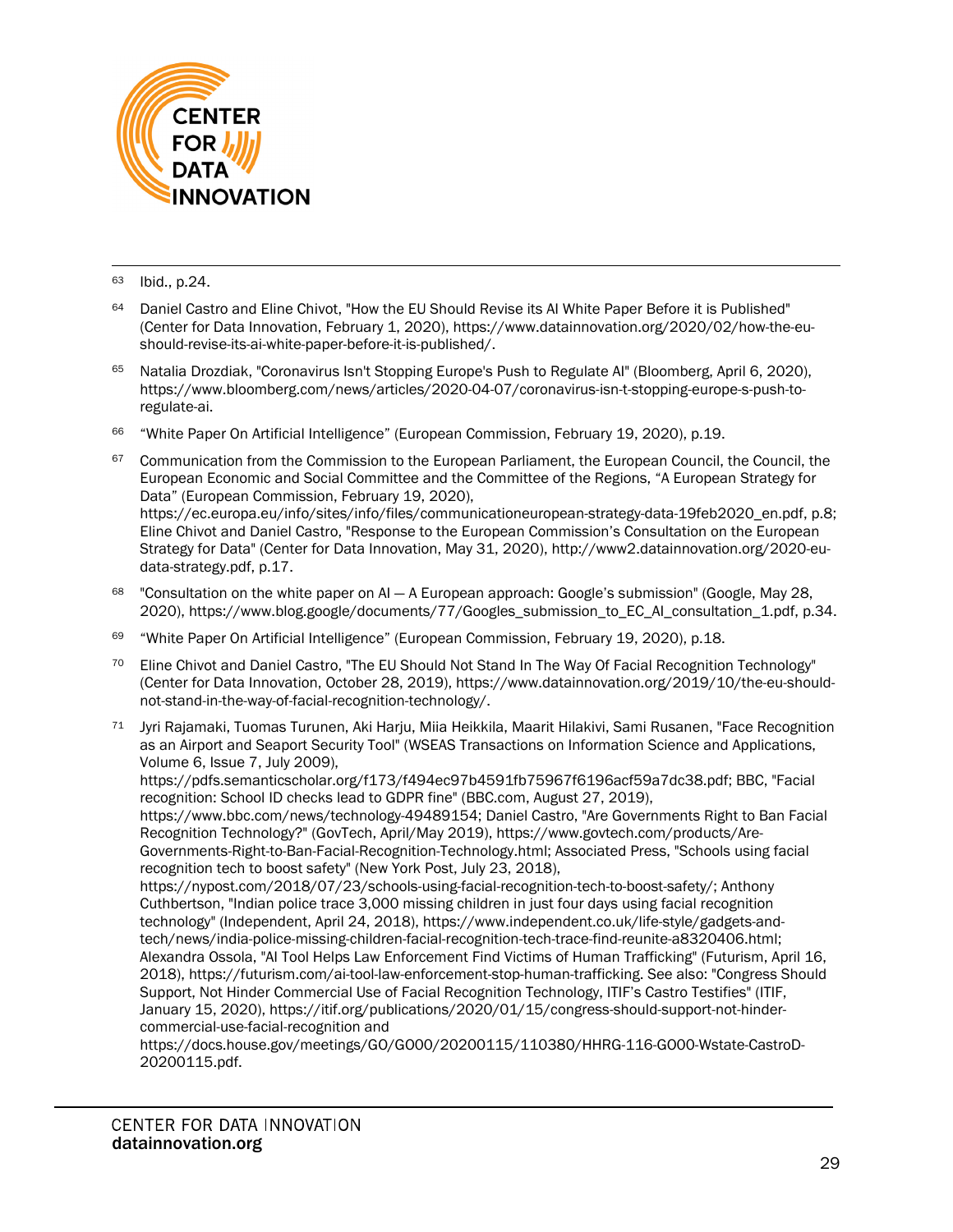

- <span id="page-29-0"></span><sup>72</sup> Joel Griffin, "Alcatraz AI brings its 'face-only' solution to GSX 2019" (SecurityInfowatch.com September 10, 2019), [https://www.securityinfowatch.com/access-identity/biometrics/facial-recognition](https://www.securityinfowatch.com/access-identity/biometrics/facial-recognition-solutions/article/21096042/facial-recognition-for-enterprise-access-control)[solutions/article/21096042/facial-recognition-for-enterprise-access-control.](https://www.securityinfowatch.com/access-identity/biometrics/facial-recognition-solutions/article/21096042/facial-recognition-for-enterprise-access-control)
- <span id="page-29-1"></span><sup>73</sup> Angelique Chrisafis, "Dozens feared dead after truck drives into crowd in Nice" (The Guardian, July 14, 2016), [www.theguardian.com/world/2016/jul/14/several-killed-after-lorry-drives-into-crowd-in-nice](http://www.theguardian.com/world/2016/jul/14/several-killed-after-lorry-drives-into-crowd-in-nice-reports)[reports;](http://www.theguardian.com/world/2016/jul/14/several-killed-after-lorry-drives-into-crowd-in-nice-reports) Marion Simon-Rainaud, "Reconnaissance faciale à Nice : la ville se félicite des résultats, la Cnil n'est pas convaincue" (01net.com, August 29, 2019), [https://www.01net.com/actualites/reconnaissance](https://www.01net.com/actualites/reconnaissance-faciale-a-nice-la-ville-se-felicite-des-resultats-la-cnil-n-est-pas-convaincue-1757577.html)[faciale-a-nice-la-ville-se-felicite-des-resultats-la-cnil-n-est-pas-convaincue-1757577.html.](https://www.01net.com/actualites/reconnaissance-faciale-a-nice-la-ville-se-felicite-des-resultats-la-cnil-n-est-pas-convaincue-1757577.html)
- <span id="page-29-2"></span><sup>74</sup> Eline Chivot and Daniel Castro, "The EU Should Not Stand In The Way Of Facial Recognition Technology" (Center for Data Innovation, October 28, 2019), [https://www.datainnovation.org/2019/10/the-eu-should](https://www.datainnovation.org/2019/10/the-eu-should-not-stand-in-the-way-of-facial-recognition-technology/)[not-stand-in-the-way-of-facial-recognition-technology/.](https://www.datainnovation.org/2019/10/the-eu-should-not-stand-in-the-way-of-facial-recognition-technology/)
- <span id="page-29-3"></span><sup>75</sup> "White Paper On Artificial Intelligence" (European Commission, February 19, 2020), p.24.
- <span id="page-29-4"></span><sup>76</sup> Ibid., p.25.
- <span id="page-29-5"></span><sup>77</sup> Ibid., p.6.
- <span id="page-29-6"></span><sup>78</sup> 57 percent of Europe's workforce has basic digital skills, and more than half of EU companies find it hard to hire IT specialists. See Eurostat, "ICT specialists - statistics on hard-to-fill vacancies in enterprises," [https://ec.europa.eu/eurostat/statistics-explained/index.php/ICT\\_specialists\\_-\\_statistics\\_on\\_hard](https://ec.europa.eu/eurostat/statistics-explained/index.php/ICT_specialists_-_statistics_on_hard-tofill_vacancies_in_enterprises)[tofill\\_vacancies\\_in\\_enterprises.](https://ec.europa.eu/eurostat/statistics-explained/index.php/ICT_specialists_-_statistics_on_hard-tofill_vacancies_in_enterprises) See also Communication from the Commission to the European Parliament, the European Council, the Council, the European Economic and Social Committee and the Committee of the Regions, "A European Strategy for Data" (European Commission, February 19, 2020), [https://ec.europa.eu/info/sites/info/files/communicationeuropean-strategy-data-19feb2020\\_en.pdf.](https://ec.europa.eu/info/sites/info/files/communicationeuropean-strategy-data-19feb2020_en.pdf)
- <span id="page-29-7"></span><sup>79</sup> Eline Chivot and Nigel Cory, "Response to European Commission Consultation on Transfers of Personal Data to Third Countries and Cooperation Between Data Protection Authorities" (ITIF, April 29, 2020), [http://www2.itif.org/2020-gdpr-two-year-review.pdf?\\_ga=2.250801926.1209301510.1589184304-](http://www2.itif.org/2020-gdpr-two-year-review.pdf?_ga=2.250801926.1209301510.1589184304-2069855483.1557148676) [2069855483.1557148676.](http://www2.itif.org/2020-gdpr-two-year-review.pdf?_ga=2.250801926.1209301510.1589184304-2069855483.1557148676)
- <span id="page-29-8"></span><sup>80</sup> For instance, one scenario in which the ex-ante conformity measures could apply is would involve "the use of AI applications for recruitment processes as well as in situations impacting workers' rights." According to the white paper, these "would always be considered "high-risk"" (See "White Paper On Artificial Intelligence" (European Commission, February 19, 2020), p.18). But member states' national courts and judges may not all evaluate impact on employment equality and workers' rights the same way. The company that develops an AI system for the EU market may therefore have to undergo a process of conformity assessment in each member state prior to introduction on its market. In other words, it may face contradictory feedback from each "testing center" and have to adjust its product accordingly (potentially 27 times), or later on, after introduction on an EU member state's market, may face a particular jurisdiction's interpretation of impact leading to a ban. This will do little to address the EU's concerns for employment inequality: A highly performing app may benefit one EU country and its labor force, but not all.
- <span id="page-29-9"></span>81 Sandra Planes-Satorra and Caroline Paunov, OECD Science, Technology and Innovation Policy Papers, No. 71, "The digital innovation policy landscape in 2019" (OECD Publishing, May 2019), [https://www.oecd](https://www.oecd-ilibrary.org/fr/science-and-technology/the-digital-innovation-policy-landscape-in-2019_6171f649-en)[ilibrary.org/fr/science-and-technology/the-digital-innovation-policy-landscape-in-2019\\_6171f649-en.](https://www.oecd-ilibrary.org/fr/science-and-technology/the-digital-innovation-policy-landscape-in-2019_6171f649-en) Various EU countries have launched such initiatives, to guide companies and reduce regulatory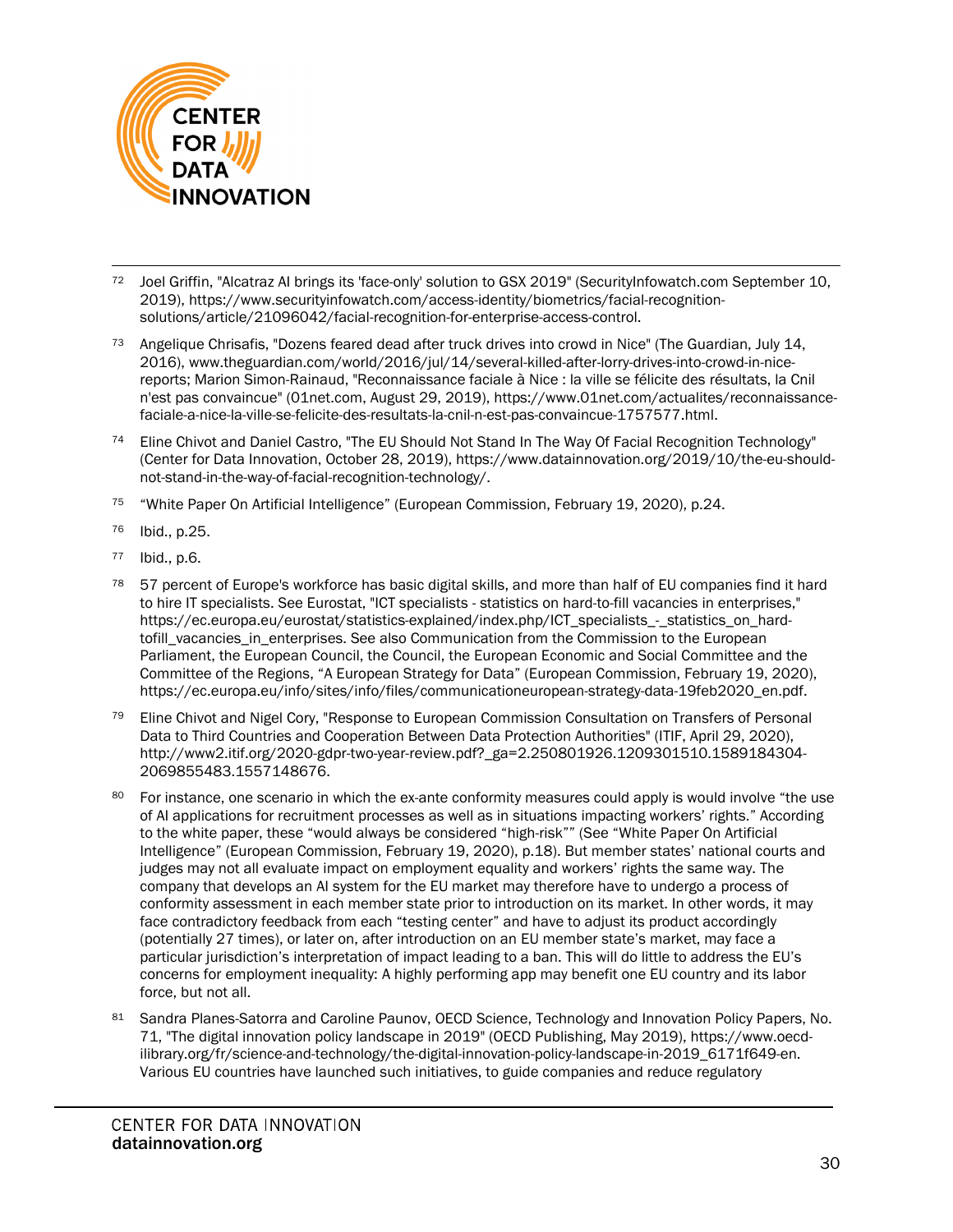

requirements as they develop AI projects and innovative services. Non-EU countries' DPAs, such as Norway's or the United Kingdom's Information Commissioner's Office (ICO) are also at the forefront: "Norway: Datatilsynet launches sandbox for responsible AI" (One Trust Data Guidance, May 26, 2020), [https://www.dataguidance.com/news/norway-datatilsynet-launches-sandbox-responsible-ai;](https://www.dataguidance.com/news/norway-datatilsynet-launches-sandbox-responsible-ai) Ian Hulme, "Combining privacy and innovation: ICO Sandbox six months on" (ICO, March 2020), [https://ico.org.uk/about-the-ico/news-and-events/news-and-blogs/2020/03/combining-privacy-and](https://ico.org.uk/about-the-ico/news-and-events/news-and-blogs/2020/03/combining-privacy-and-innovation-ico-sandbox-six-months-on/)[innovation-ico-sandbox-six-months-on/.](https://ico.org.uk/about-the-ico/news-and-events/news-and-blogs/2020/03/combining-privacy-and-innovation-ico-sandbox-six-months-on/) 

- <span id="page-30-0"></span>82 Daniel Castro and Eline Chivot, "How the EU Should Revise its AI White Paper Before it is Published" (Center for Data Innovation, February 1, 2020), [https://www.datainnovation.org/2020/02/how-the-eu](https://www.datainnovation.org/2020/02/how-the-eu-should-revise-its-ai-white-paper-before-it-is-published/)[should-revise-its-ai-white-paper-before-it-is-published/.](https://www.datainnovation.org/2020/02/how-the-eu-should-revise-its-ai-white-paper-before-it-is-published/)
- <span id="page-30-1"></span>83 " First, if a company makes a mistake and something happens that does not result in real consumer harm, then regulators should work to resolve the complaint, but not impose any penalties. Second, if an action is unintentional but results in real harm to consumers, then regulators should again work with the company to fix the problem but levy only a modest penalty against the company to mitigate the damage that resulted from the company's mistake. Third, if a company intentionally commits an infraction that results in no harm, then regulators should not only work to resolve the problem, but also levy a modest penalty against the company to create an incentive against similar future infractions. Finally, if a company acts with intent, including negligence, and its actions harm consumers, then regulators should impose significant penalties." Daniel Castro and Alan McQuinn, "How and When Regulators Should Intervene" (ITIF, February 2, 2015), [https://itif.org/publications/2015/02/02/how-and-when-regulators-should-intervene.](https://itif.org/publications/2015/02/02/how-and-when-regulators-should-intervene)
- <span id="page-30-2"></span>84 European Commission, "The von der Leyen Commission: For a Union that strives for more" (European Commission, September 9, 2019), [https://europa.eu/rapid/press-release\\_IP19-5542\\_en.htm;](https://europa.eu/rapid/press-release_IP19-5542_en.htm) SITRA, "35 proposals to make the European data strategy work" (May 18, 2020), [https://www.sitra.fi/en/publications/35-proposals-to-make-the-european-data-strategy](https://www.sitra.fi/en/publications/35-proposals-to-make-the-european-data-strategy-work/#introduction)[work/#introduction.](https://www.sitra.fi/en/publications/35-proposals-to-make-the-european-data-strategy-work/#introduction)
- <span id="page-30-3"></span>85 Laura Kayali, "Next European Commission takes aim at AI" (Politico, July 18, 2019). [https://www.politico.eu/article/ai-data-regulator-rules-next-european-commission-takes-aim/.](https://www.politico.eu/article/ai-data-regulator-rules-next-european-commission-takes-aim/)
- <span id="page-30-4"></span>86 Daniel Castro and Eline Chivot, "How the EU Should Revise its AI White Paper Before it is Published" (Center for Data Innovation, February 1, 2020), [https://www.datainnovation.org/2020/02/how-the-eu](https://www.datainnovation.org/2020/02/how-the-eu-should-revise-its-ai-white-paper-before-it-is-published/)[should-revise-its-ai-white-paper-before-it-is-published/.](https://www.datainnovation.org/2020/02/how-the-eu-should-revise-its-ai-white-paper-before-it-is-published/)
- <span id="page-30-5"></span><sup>87</sup> European Commission, "Better regulation: Why and how" (European Commission's website), [https://ec.europa.eu/info/law/law-making-process/planning-and-proposing-law/better-regulation-why](https://ec.europa.eu/info/law/law-making-process/planning-and-proposing-law/better-regulation-why-and-how_en)[and-how\\_en.](https://ec.europa.eu/info/law/law-making-process/planning-and-proposing-law/better-regulation-why-and-how_en)
- <span id="page-30-6"></span><sup>88</sup> Eline Chivot and Daniel Castro, "What the Evidence Shows About the Impact of the GDPR After One Year" (Center for Data Innovation, June 17, 2019)[, https://www.datainnovation.org/2019/06/what-the](https://www.datainnovation.org/2019/06/what-the-evidence-shows-about-the-impact-of-the-gdpr-after-one-year/)[evidence-shows-about-the-impact-of-the-gdpr-after-one-year/;](https://www.datainnovation.org/2019/06/what-the-evidence-shows-about-the-impact-of-the-gdpr-after-one-year/) Allied for Startups, "Artificial Intelligence: Why Regulators Need to Understand Startups First" (Medium, January 3, 2018), [https://medium.com/swlh/why-governments-need-to-understand-ai-startups-first-dded674d3f8;](https://medium.com/swlh/why-governments-need-to-understand-ai-startups-first-dded674d3f8) James E. Bessen, Stephen Impink, Lydia Reichensperger, and Robert Seamans, "GDPR and the Importance of Data to AI Startups" (Boston University School of Law, Law & Economics Series, Paper No. 20-13, April 1, 2020), [http://sites.bu.edu/tpri/2020/04/22/gdpr-and-the-importance-of-data-to-ai-startups/.](http://sites.bu.edu/tpri/2020/04/22/gdpr-and-the-importance-of-data-to-ai-startups/)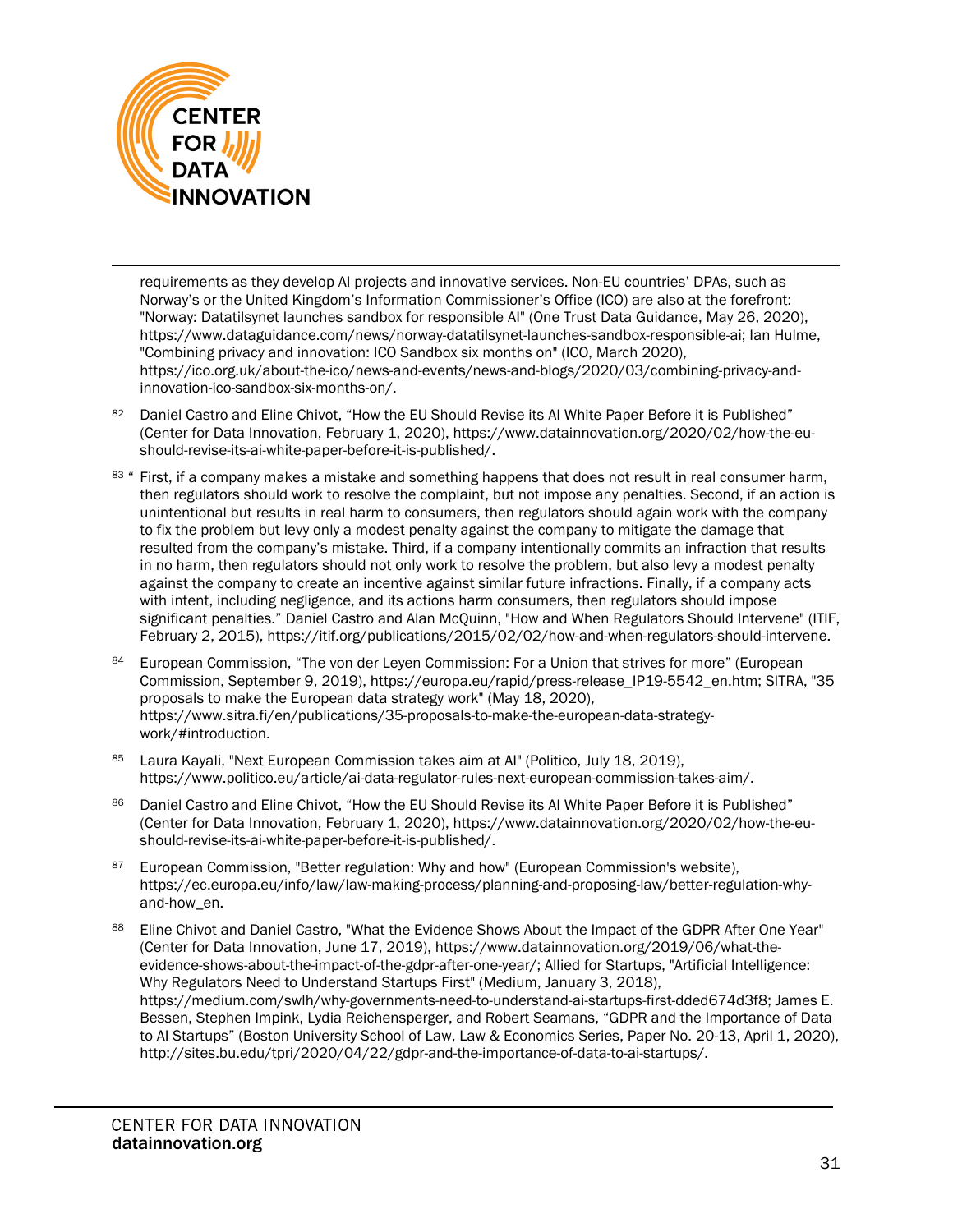

- <span id="page-31-0"></span>89 Eline Chivot and Nigel Cory, "Response to European Commission Consultation on Transfers of Personal Data to Third Countries and Cooperation Between Data Protection Authorities" (ITIF, April 29, 2020), [http://www2.itif.org/2020-gdpr-two-year-review.pdf?\\_ga=2.250801926.1209301510.1589184304-](http://www2.itif.org/2020-gdpr-two-year-review.pdf?_ga=2.250801926.1209301510.1589184304-2069855483.1557148676) [2069855483.1557148676.](http://www2.itif.org/2020-gdpr-two-year-review.pdf?_ga=2.250801926.1209301510.1589184304-2069855483.1557148676)
- <span id="page-31-1"></span>90 The GDPR negatively affects the amount of data available to organizations to train and use AI systems. Companies can be required to delete data that could better train their algorithms, or prevented from collecting and storing certain types of data which could enhance the performance and accuracy of their algorithms. Eline Chivot and Daniel Castro, "The EU Needs to Reform the GDPR To Remain Competitive in the Algorithmic Economy" (Center for Data Innovation, May 13, 2019), [https://www.datainnovation.org/2019/05/the-eu-needs-to-reform-the-gdpr-to-remain-competitive-in-the](https://www.datainnovation.org/2019/05/the-eu-needs-to-reform-the-gdpr-to-remain-competitive-in-the-algorithmic-economy/)[algorithmic-economy/;](https://www.datainnovation.org/2019/05/the-eu-needs-to-reform-the-gdpr-to-remain-competitive-in-the-algorithmic-economy/) James E. Bessen, Stephen Impink, Lydia Reichensperger, and Robert Seamans, "GDPR and the Importance of Data to AI Startups" (Boston University School of Law, Law & Economics Series, Paper No. 20-13, April 1, 2020)[, http://sites.bu.edu/tpri/2020/04/22/gdpr-and-the-importance](http://sites.bu.edu/tpri/2020/04/22/gdpr-and-the-importance-of-data-to-ai-startups/)[of-data-to-ai-startups/,](http://sites.bu.edu/tpri/2020/04/22/gdpr-and-the-importance-of-data-to-ai-startups/) p.3, p.16, and p.18.
- <span id="page-31-2"></span>91 Eline Chivot and Daniel Castro, "The EU Should Not Stand In The Way Of Facial Recognition Technology" (Center for Data Innovation, October 28, 2019), [https://www.datainnovation.org/2019/10/the-eu-should](https://www.datainnovation.org/2019/10/the-eu-should-not-stand-in-the-way-of-facial-recognition-technology/)[not-stand-in-the-way-of-facial-recognition-technology/.](https://www.datainnovation.org/2019/10/the-eu-should-not-stand-in-the-way-of-facial-recognition-technology/)
- <span id="page-31-3"></span>92 Eline Chivot and Daniel Castro, "The EU Should Not Stand In The Way Of Facial Recognition Technology" (Center for Data Innovation, October 28, 2019), [https://www.datainnovation.org/2019/10/the-eu-should](https://www.datainnovation.org/2019/10/the-eu-should-not-stand-in-the-way-of-facial-recognition-technology/)[not-stand-in-the-way-of-facial-recognition-technology/.](https://www.datainnovation.org/2019/10/the-eu-should-not-stand-in-the-way-of-facial-recognition-technology/)
- <span id="page-31-4"></span>93 Eline Chivot, "How the Next European Commission Should Tackle AI" (Center for Data Innovation, September 4, 2019), [https://www.datainnovation.org/2019/09/how-the-next-european-commission](https://www.datainnovation.org/2019/09/how-the-next-european-commission-should-tackle-ai/)[should-tackle-ai/;](https://www.datainnovation.org/2019/09/how-the-next-european-commission-should-tackle-ai/) Fredrik Erixon and Philipp Lamprecht, "The Next Steps for the Digital Single Market: From Where do We Start?" (ECIPE, October 2018)[, https://ecipe.org/publications/the-next-steps-for-the-digital](https://ecipe.org/publications/the-next-steps-for-the-digital-single-market-from-where-do-we-start/)[single-market-from-where-do-we-start/.](https://ecipe.org/publications/the-next-steps-for-the-digital-single-market-from-where-do-we-start/)
- <span id="page-31-5"></span>94 "White Paper On Artificial Intelligence" (European Commission, February 19, 2020), p.2.
- <span id="page-31-6"></span><sup>95</sup> Ibid., p.4.
- <span id="page-31-7"></span><sup>96</sup> Ibid., p.7.
- <span id="page-31-8"></span><sup>97</sup> Ibid., p.6.
- <span id="page-31-9"></span>98 Eline Chivot, "Initial Lessons Learned From Piloting the EU's AI Ethics Assessment List" (Center for Data Innovation, March 1, 2020), [https://www.datainnovation.org/2020/03/initial-lessons-learned-from](https://www.datainnovation.org/2020/03/initial-lessons-learned-from-piloting-the-eus-ai-ethics-assessment-list/)[piloting-the-eus-ai-ethics-assessment-list/;](https://www.datainnovation.org/2020/03/initial-lessons-learned-from-piloting-the-eus-ai-ethics-assessment-list/) Daniel Castro and Eline Chivot, "How the EU Should Revise its AI White Paper Before it is Published" (Center for Data Innovation, February 1, 2020), [https://www.datainnovation.org/2020/02/how-the-eu-should-revise-its-ai-white-paper-before-it-is](https://www.datainnovation.org/2020/02/how-the-eu-should-revise-its-ai-white-paper-before-it-is-published/)[published/.](https://www.datainnovation.org/2020/02/how-the-eu-should-revise-its-ai-white-paper-before-it-is-published/)
- <span id="page-31-10"></span>99 " In order to address possible societal concerns relating to the use of AI for such purposes in public places, and to avoid fragmentation in the internal market, the Commission will launch a broad European debate on the specific circumstances, if any, which might justify such use, and on common safeguards." "White Paper On Artificial Intelligence" (European Commission, February 19, 2020), p.22. The Commission's idea to launch a "broad European debate" on specific uses of AI systems is welcome. But by referring to